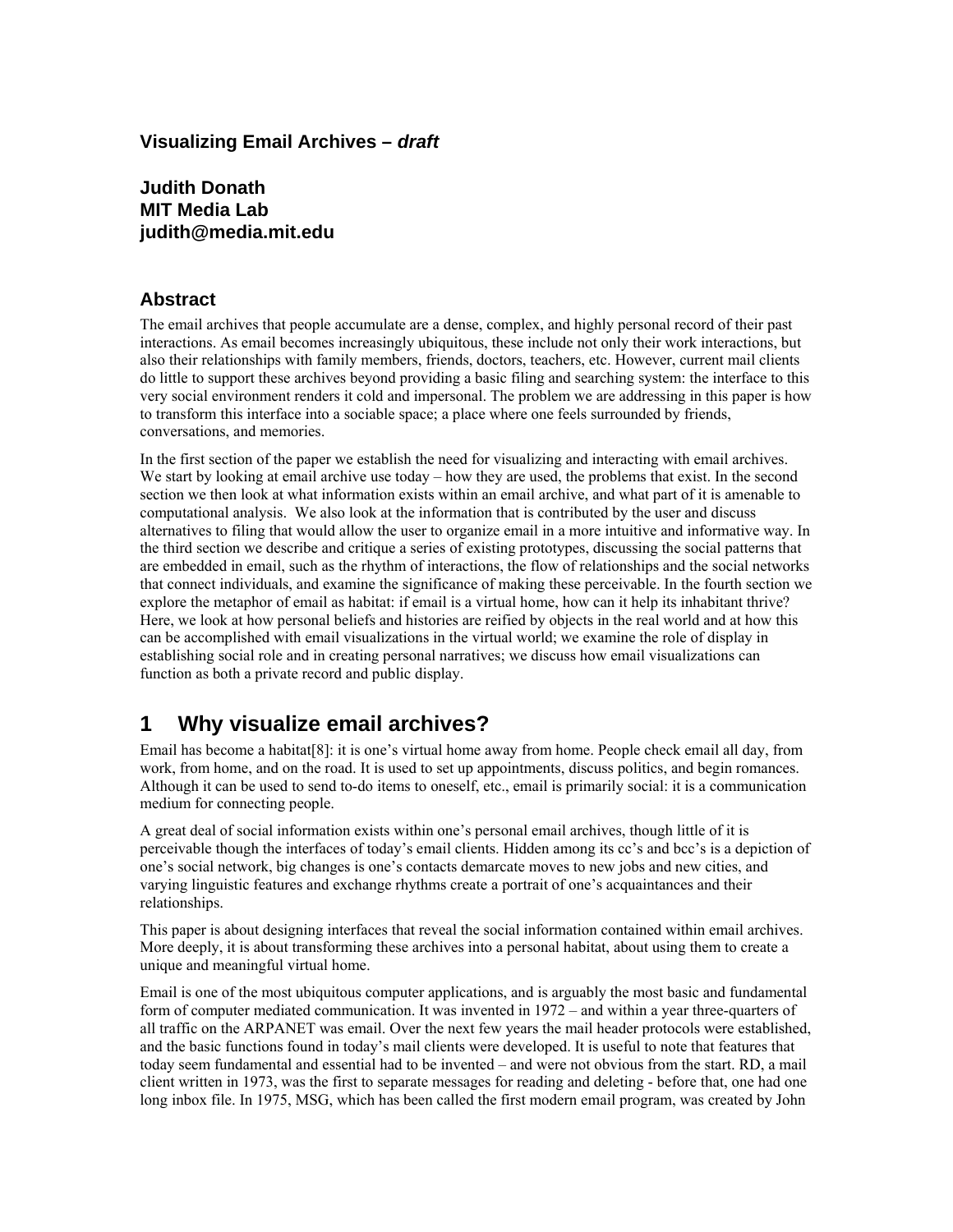Vittal. It could automatically address replies, forward mail, and file messages into folders. MSG was designed to emulate physical mail; it included features such as cc and bcc, used today by millions who may have never seen an actual piece of carbon paper [\[16\].](#page-15-1)

Over a quarter century later, today's email programs are not fundamentally different from Vittal's pioneering design. Yet much has changed around them. Email is no longer read at teletype terminals, but on personal computers capable of rendering complex graphics in realtime and of storing gigabytes of data. Computer and network access is no longer the limited to a tiny group of American computer scientists but is a popular medium for millions of people worldwide. In 2001, an estimated 9.6 billion emails were sent each day [\[15\].](#page-15-2)

One interpretation of this data is that email is perfect. It's been extraordinarily successful – why change it? Email is easy to write, easy to send. The basic ASCII format at has proved quite versatile, usable for formal declarations and hasty notes, purchase orders and love letters. Its simplicity is its strength.

Studies of how people use email suggest that there is, however, room for improvement. In particular, problems with managing one's growing archive of emails are consistently cited as a concern. People have difficulty coming up with good categories for folders, they find it time consuming to file messages and once filed, often cannot find them easily when needed.

Beyond the practical problems of email management, however, are some deeper issues about what the email archives can become. In the words of Hallnäs and Redström: "When computer systems change from being tools for specific use to everyday things present in our lives, we have to change focus from design for *efficient* use to design for *meaningful* presence". Email has certainly become an everyday presence in our lives, but our tools are still only focussed on efficient use. The goal of this paper is to explore future interfaces for email archives that use this data to create a meaningful environment.

#### **1.1 Revealing ties and context**

In the physical world, we are accustomed to an environment replete with detail. We read a great deal of information in our companions' facial expressions, clothing choices, tone of voice. Our recollection of social patterns, such as who knows whom, is aided by our memory of places and events. We live amidst an interlocking series of temporal patterns such as the changing of the seasons, the cycle of weekly management meetings, our daily routine; our sense of social patterns may be measured against these rhythms.

Email, by contrast, is quite spare. There is little visual detail to distinguish messages or contacts, and many socially relevant details, such as co-location on a cc list, are easily overlooked. Email flattens space and time. An email from a colleague across the hall appears no different than one from across the world. It is asynchronous – I can write to you whenever I wish to, and you will read and respond as you can and wish. Online, it can be hard to keep track of who has been privy to the same conversation, to remember when you last spoke with someone, or to have a clear sense of how frequently you communicate with particular person. Today's email clients may provide us with an automatically generated list of contacts, but such a rolodex is missing the rich contextual information that helps us sort through and comprehend our social environment. There are significant temporal rhythms in email [\[37\],](#page-16-0) but they can be difficult to perceive.

Visualizations can provide some of the missing context by revealing the data and patterns that are hidden within the email archive. They can show when you met someone, what are the connections among your acquaintances, major shifts in your contacts. At the organizational level, they can show who works together, who is the link between groups of people, how do new employees become integrated into the company.

Such visualizations are practical and useful. They help people manage their expanding network of correspondents and growing collection of messages. Beyond the immediately pragmatic, they allow people to observe and reflect upon their online social world.

Email has radically changed the scale of our social world. We are likely to be in personal (though virtual) contact with hundreds or even thousands of people, a far higher number than was previously common, or indeed possible. The numbers alone indicate a need for help in keeping track of these contacts and interactions; the need is exacerbated by visually sparse and abstract nature of online interaction.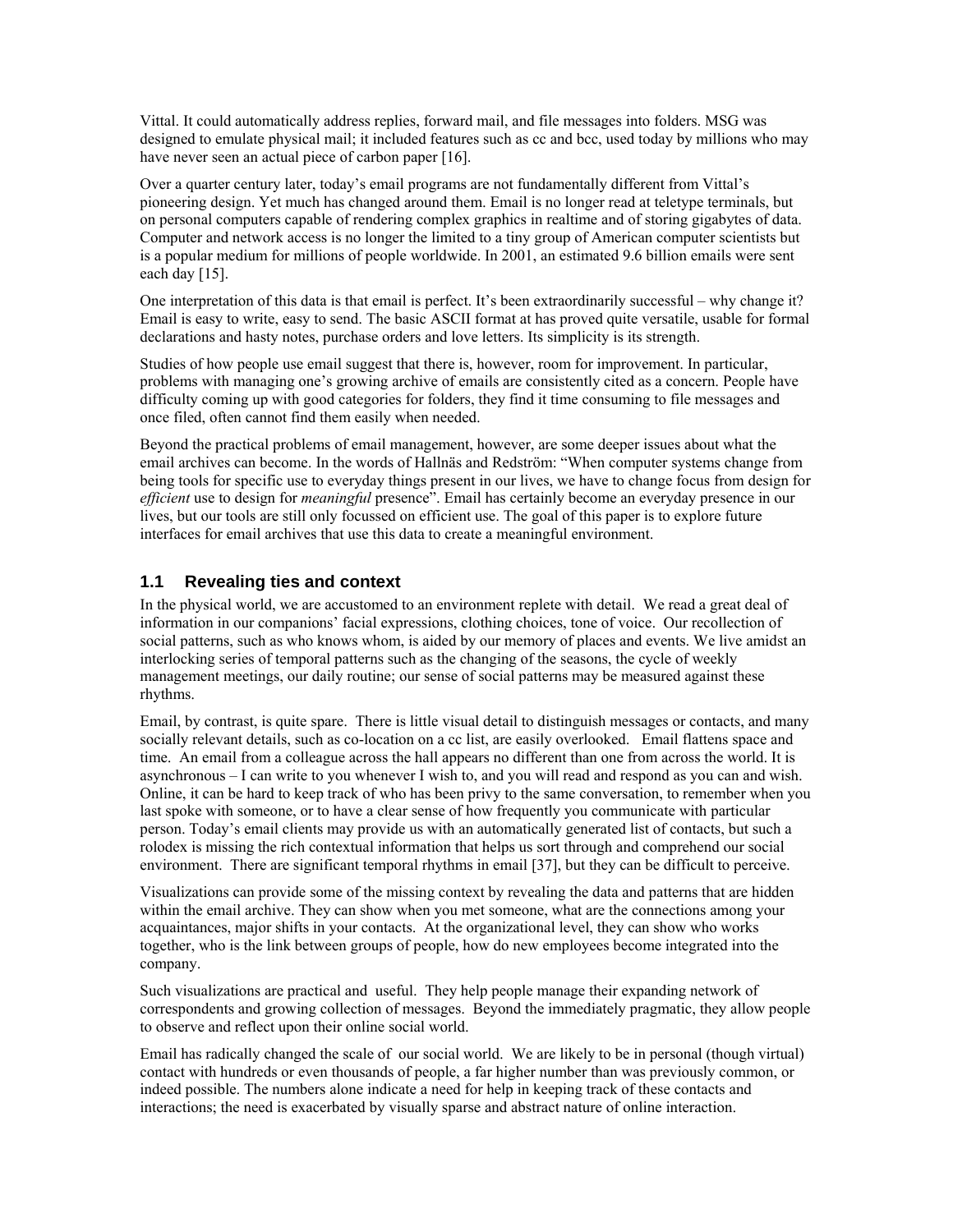Robin Dunbar has proposed that language evolved because grooming was an inefficient way to maintain social ties. Now it appears that email may make face to face communication seem quite inefficient. A recent Pew Internet study shows the most popular online social activity of college students was to forward email to friends. Such notes are a form of social grooming: their pre-made content, like that of postcards, is not the point of the message, which is simply to stay in touch; the pre-made content lets one do so quickly and easily. The Pew study showed that today's college students were staying in touch with more of their hometown friends than did their predecessors. Before email, the effort to stay in touch was greater and when faced with the big new social circles of college, the time and effort to keep up a larger circle of friends was too great. But today, with the efficient mechanism of email, maintaining social ties is easier and less time-consuming. This widening of the social circle, in conjunction with its maintenance via the sparse medium of email, underscores the need for tools to help keep track of and understand one's social environment.

.Dunbar also predicted that electronic mail would not enlarge people's social networks. The human mind, he said, has a limited ability to handle information about other people. Yet tools have always extended humankind's reach beyond our native abilities. Here, we will be looking at the tools that we need to thrive in today's highly networked and connected world.

#### **1.2 How do people manage email archives today?**

There have been numerous studies of how people use email [\(\[7\]](#page-15-3)[\[8\]](#page-15-0)[\[25\]](#page-15-4)[\[27\]](#page-16-1)[\[37\]](#page-16-0)[\[41\]](#page-16-2)[\[42\]](#page-16-3)[\[43\]\)](#page-16-4). They paint a picture of a communications medium of increasing ubiquity, one that is used not only for communications, but for task management, personal archiving, and contact maintenance. Broadly speaking, email seems to function quite well as a communication medium, but current tools poorly support the management of email archives

MacKay [\[25\],](#page-15-4) Whittaker and Sidner [\[43\]a](#page-16-4)nd Duchenaut and Bellotti [\[8\]](#page-15-0) observed that there is a wide range of approaches to handling large amounts of email. Some people scrupulously delete unnecessary mail, while others keep almost everything they've received. Some file email into folders, typically organized by topics such as sender, project or hobby, in numbers ranging up into the hundreds [\[8\],](#page-15-0) while others do not file at all, keeping a single large inbox, sometimes archiving this inbox by date when it gets too large [\[25\],](#page-15-4). People said they kept email messages for a variety of reasons: as reminders of tasks to be done, as records of conversations and decision-making processes, and a history and list of contacts.

It is important to note that most of these studies of email use have been conducted in work settings: the email accounts that were analyzed were work accounts and the subjects were interviewed in their offices (in one study [\[43\],](#page-16-4) the subjects' company was also the developer of the email client). It is likely that this setting caused the respondents to emphasize the pragmatic reasons for their behavior, to say that they are saving vast quantities of correspondence for its potential information-retrieval uses rather than for a perhaps inchoate desire to collect and save their history, no matter how mundane.

Whether practical or sentimental, the function of email archives to remind was frequently mentioned, not only the immediate reminding of a task to be done, but of a relationship to be maintained, a thought to be continued. In the course of their daily work, people often reviewed portions of their inbox (which might have hundreds or thousands of emails) as they scanned for a particular piece of mail, or simply looked over the list of contacts. Although all email clients provided search tools, people preferred to use sort functions to find particular pieces of email [\[8\],](#page-15-0) a strategy that, deliberately or not, helps email work as a memory tool by refreshing the user's familiarity with the archive.

Today's email clients are all designed to manage email archives by filing messages into folders. Yet filing is cognitively difficult and almost all users expressed difficulty with this approach People had difficulty with generating appropriate folder labels and with remembering these labels later for filing and retrieval [\[43\].](#page-16-4) If one has a folder for sender X and for project Y, where should a message from X about Y be filed? People had redundant folders, folder that were too big or too small, and folders that had long since ceased to be used. People worried that filed emails would get lost, and that filed junk would be kept forever. Once an email is filed, it no longer serves the purpose of reminding. We address the problems of categorizing and sorting email with a proposal to eliminate folders for email archives, and instead marking emails with user defined attributes (discussed in detail in section [2.3\)](#page-4-0). While the focus of this paper is on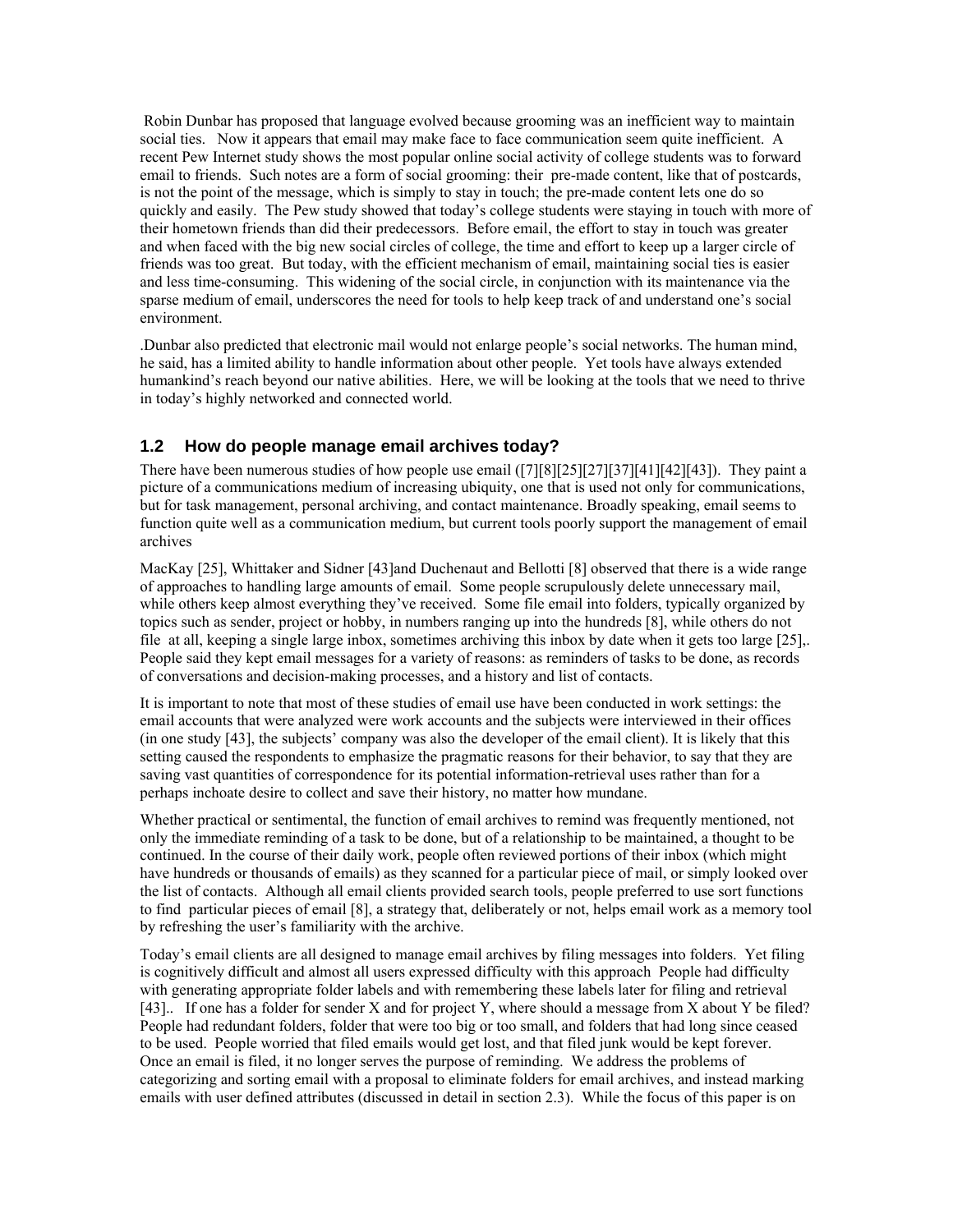visualizations, the process of filing or marking messages is the primary way that users annotate their email, providing data that is quite useful for creating meaningful visualizations.

A key question that these studies raise is why do people save so much email? Although some people scrupulously delete unneeded mail<sup>1</sup>[,](#page-3-0) many save quite a lot of mail, including some who archive almost everything<sup>[2](#page-3-1)</sup>. People's responses when asked why they saved so much often indicated a fear of deleting something that someday they would want. When pressed, the responses were pragmatic – email might contain some facts or commitments that would need to be referenced later. Yet that does not seem to address why so much seemingly mundane correspondence is saved, e.g. messages planning meetings or lunches, casual exchanges, etc. Our hypothesis is that people want to save the history of their experiences, achievements, and relationships. They value the accumulation of exchanges, in which the individual messages may not be very significant, but when considered as a whole, creates a meaningful pattern.

An important caveat is that these studies have been conducted on email as it exists today. So while some people are meticulous about discarding old email, that behavior is occurring in a context in which there is little reason to keep lots of old email, and many reasons to throw it away (for instance, to keep the mailboxes from becoming too unwieldy). If this mail contributed to the detail and accuracy of a personal email visualization, they may well choose to save them instead.

# **2 What information is in email?**

Any visualization is constrained and determined by the data it is given. With email, the data can come from three sources. The header information is highly standardized and computationally accessible. The message content is free-form text: linguistic analysis could derive some information from it, but it is very contextdependent. Finally, there is data supplied by the user. This is likely to be easily accessible by a computer, the question here being the user's motivation to annotate. Here, we look at these three types of data in greater depth.

## **2.1 Header**

 $\overline{a}$ 

The header indicates who the mail was sent to, whether just the user or a long list of cc'd recipients. It tells who it was sent from, the time and day it was sent, and basic threading information.

This data provides sufficient information for a number of interesting visualizations. The sender and receiver data (to, cc, bcc, and from) provide the foundation for drawing a network of the connections among all the contacts. The temporal data allows us to depict historical trends. Further interpretation of these bits of information can yield more nuanced views – a person whose mail I receive only because I am on a mailing list and never through personal contact has a different place in my personal social universe than someone with whom I am in direct contact. We can detect patterns of reciprocity, and analyse the rhythms of conversations.

The header information is easily accessible and computationally tractable. For many people, having a program that creates visualizations from analyses of email headers is acceptable whereas one that analyzes the contents is not. The prototype visualizations we discuss in section [3](#page-6-0) are primarily based on data from the header, along with some user supplied information.

<span id="page-3-0"></span><sup>&</sup>lt;sup>1</sup> Some users are impelled to delete mail because of space limitations; presumably, they would save more if storage were not an issue.

<span id="page-3-1"></span> $2<sup>2</sup>$  It is becoming an increasingly common practice for companies, especially in fields such as finance, to require that employees save all their email, as is legally required for them with traditional written correspondence. The subjects interviewed in the studies reviewed here were not working under such a requirement.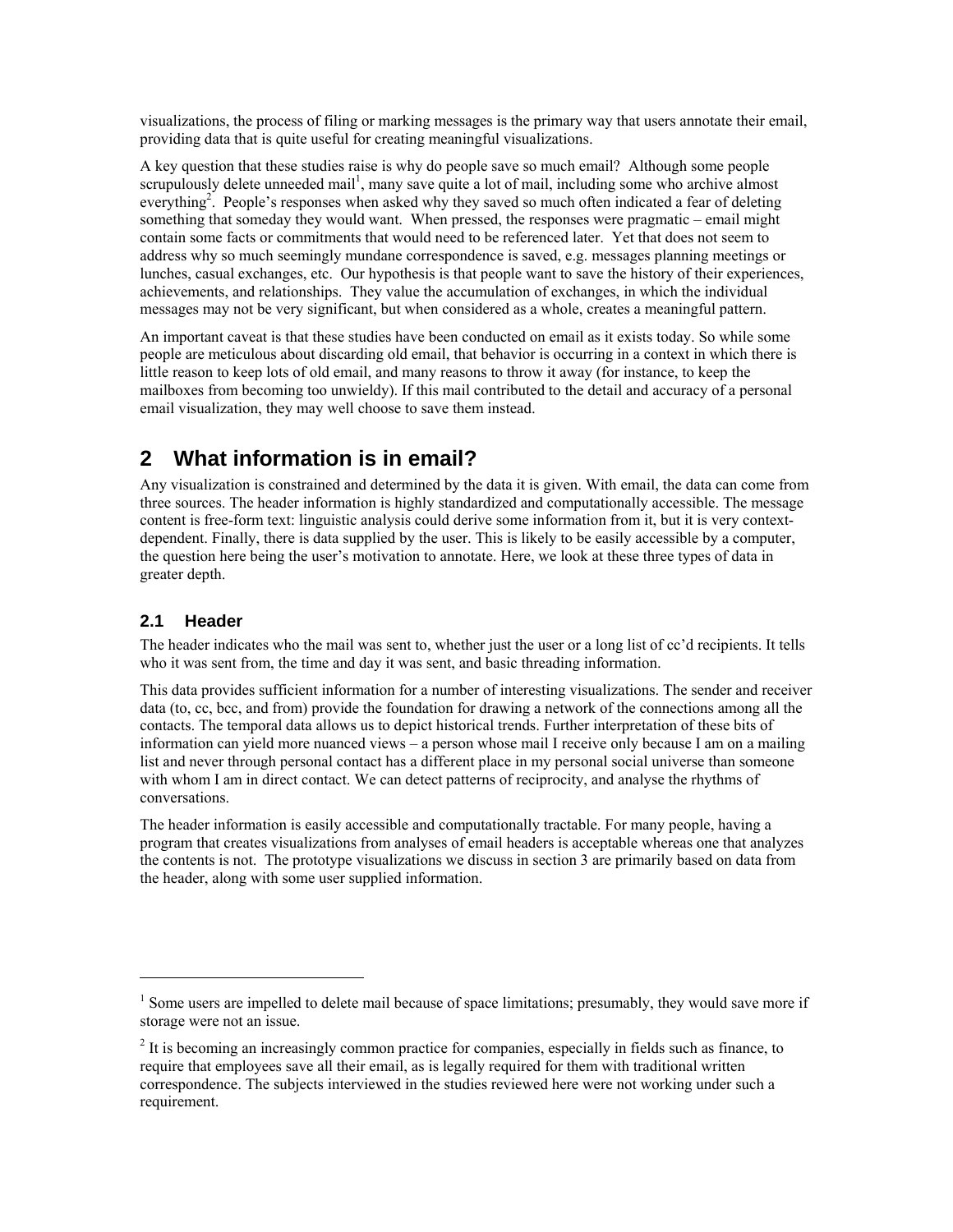## **2.2 Content**

There is an enormous amount of potentially interesting information in the body of email messages. There is semantic information: what is the topic being discussed? There is affective information: what is the tone of the message? And there is social information: what is the relationship between the writer and recipient and what are their respective roles in the larger community?

Semantic analysis allows us to group related messages and people, display the ebb and flow of particular themes, and create a context for the display of other information. There is considerable research in the field of information retrieval on algorithms for determining the topic of a text and, increasingly, on visualizing the relationships among a set of documents (e.g. [\[46\],](#page-17-0) [\[33\]\)](#page-16-5). Semantic analysis can range from simple keyword detection to complex analysis incorporating a thesaurus and analyzing the relationship among the words.

Affective analysis provides insight into the personality of the writer and the relationship between writer and recipient. Work has been done to automatically detect anger and insults in newsgroup messages [\[35\],](#page-16-6) but detercting other emotions is more difficult. Anger in email and newsgroups is often expressed using a limited vocabulary of hostile words, phrases and sentence structures, while supportiveness, confusion, sadness, etc. are more subtly indicated, and even human readers may disagree about the affective intent of a message.

Social analysis attempts to infer information about the roles of the sender and recipient, and their relationship. Panteli [\[27\]](#page-16-1) has examined the power relationships that appear in email, looking at such features as the variations in formality in messages sent up or down the organizational hierarchy, while Duchenaut[\[7\]](#page-15-3) has examined the way email can be used to reinforce (or subvert) the structure of an organization. Both of these studies used human readers to analyze the content of the messages, extracting information that is far beyond the ability of today's computers: Duchenaut, for instance, coded messages for sarcasm, anxiety, formality, fear, among other features. However, he also coded for a number of features that could be automatically extracted, such as citations, non-grammatical writing, the use of the subject line, etc.

Warren Sack's "Conversation Map"[\[33\]](#page-16-5) is an interesting example of a visualization that combines both semantic and social data to create a map of a large scale conversation (Usenet newsgroups). He uses patterns of response, especially mutual citations, to create a social network of the participants. [describe semantic network ] to create a map of word usage particular to that conversation. *Conversation Map* allows the viewer to explore the social and semantic space of the conversation. It is worth noting that here the content of messages is examined within the context of the entire corpus of the conversation – the point here is not to find the meaning or importance of an individual message, but to map the social groupings and textual meanings that shape the overall discussion.

In comparison with the header data, information from message content is harder to extract computationally, and is likely to be far more subjective. This material is also more private than the header, which is important when we discuss public vs private displays of email visualizations. Yet it is also a very rich source of information about the meaningfulness of the email archive, whether it be cues to the subject matter of conversation or indications of the type of relationship between two people.

# <span id="page-4-0"></span>**2.3 User annotation**

Some of the most important information about a piece of email exists nowhere in the message itself – it is the meaning that the communication has for the recipient (or sender). Seemingly innocuous notes may be souvenirs of momentous occasions: the significance of a message that says "Can you make it to lunch at 12:30 today" depends on the events at that lunch. The meaning of a message may depend on the relationship of the sender to the recipient, a relationship that may well have subtle yet important distinctions. How we think about our own email – about the significance of the message and our relationship with the sender – is an important source of data for visualization. The key question here is how to obtain this information from the user.

Users currently do some annotation, in the form of their choice of folders in which to file the message, and, with some programs, an additional binary flag or choice of one of a limited set of labels. Unfortunately,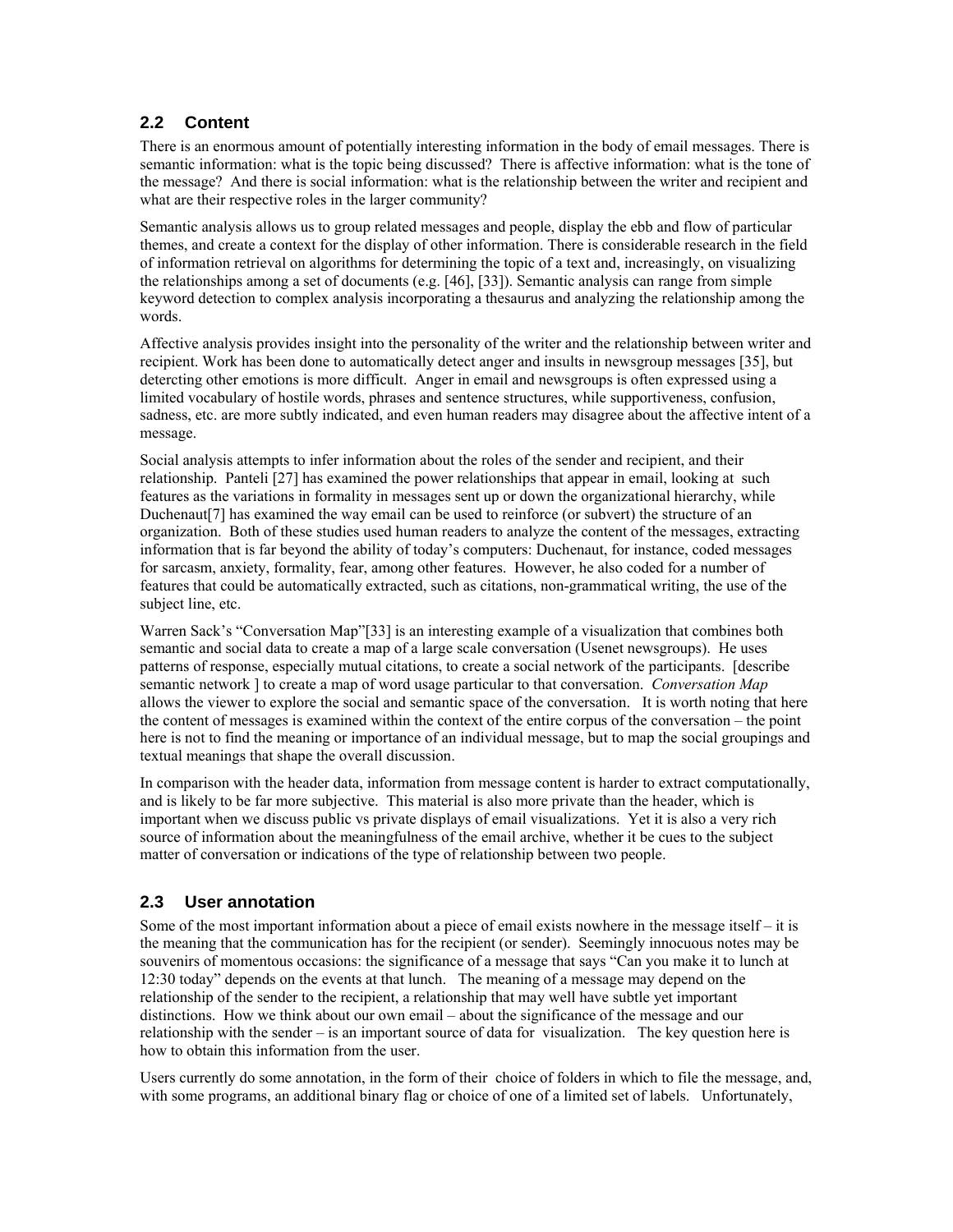this categorization structure is both limited and rigid. As an annotation, folder placement provides minimal data. Worse, users find the process of filing to be cognitively difficult, and many avoid doing so altogether.

Our recommendation is that the email client be redesigned so that instead of filing messages into folders, users would mark messages as having any of a number of user-defined attributes.. Not only would this provide more detailed and extensive annotation data, we argue that it would be cognitively easier than the current method.

Whittaker and Sidner<sup>[43]</sup> noted that people found filing email to be cognitively difficult. They had trouble figuring out what to label their folders, they had difficulty deciding which folder a message should go in, and once filed, they were concerned that the message would become "lost" – that they would not remember into which of several possible appropriate folders they had placed it. Creating good folder categories is indeed difficult: one needs them to be broad enough that a sizeable selection of messages can be placed in them, but not so broad that they become unmanageable. Most problematically, they should ideally not overlap; in a perfect (and in most cases, impossible to design) system, each message would belong in one and only one folder. Yet people use diverse and incompatible categories – they may have a folder for each project they work on, and also a folder for mail from particular co-workers. Where does a message from one such colleague about one such project belong?

If we think of these categories as attributes with which to mark messages, rather than as folders in which to place them, then we have a much more flexible system. A message can be marked as being from a certain colleague and as pertaining to a certain project; it can be additionally marked as containing budgetary information, as being confidential, as having a funny joke included in it, etc. Each message can have as many attributes as suit it, and that the user chooses to add.

Leaving aside, for the moment, the goal of visualizing email archives, we note that the attribute marking approach could be integrated with an interface similar to today's clients. Attributes would be listed at the side of the screen (as folder names are now) and choosing an attribute would bring up a list of all messages with that attribute (just as clicking on a folder name today does). The display could be expanded or narrowed using Boolean combinations of terms. Determining one's sets of attributes would be easier than determining folders, for they need not be primary or non-overlapping categories. User's would no longer need to decide into which one of several appropriate folders to place a message – any number of attributes could mark it. And , there would no longer be the concern that a message would be "lost" by being misfiled, for it could be found by any of the appropriate features.

An attribute system is well suited for automatic processing. Many email programs today have the ability to automatically file messages, though most people don't use this feature, or use it only to sort out listserv email, etc. stating that they fear that if the email is filed before they read it, they will never see it.[\[8\].](#page-15-0) Automatic feature marking, however, would not have this drawback. Attributes such as the sender could be easily marked automatically; indeed, any of the data discussed above that is computationally extractable could be used as an automatically marked feature. As Duchenaut and Bellotti point out, such filtering should be applicable at any time, not only upon new messages (as is the case with several contemporary clients).

This is just a brief outline of an attribute based email classification system. Implementing one would require working out a number of design questions. One is how to use temporal data to limit the display: the full mail archive will quickly become unwieldy, even when viewing only matches to selected attributes, so a temporal bounding function would be quite useful. Another is how to design ontology for structuring the attributes: we have thus far described attributes as basic keywords, but more powerful (though complex) structures can be useful. One may want to have categories for different types of senders (friends, co-workers, etc.), and to be able to label someone as a member of multiple categories (e.g., a friend with whom one works).

Thus far, we have been talking about deliberate message classification (whether through today's filing process or a attribute marking process) as the source of user annotation. Another source is observing how people interact with a message. Today's email clients note whether one has read, answered or forwarded a message. Potentially, *all* of one's actions can be considered data sources. Hill, Hollan et al [\[21\]](#page-15-5)[\[22\]](#page-15-6)  proposed recording all of one's interactions with a document and then visualizing, as an integral part of the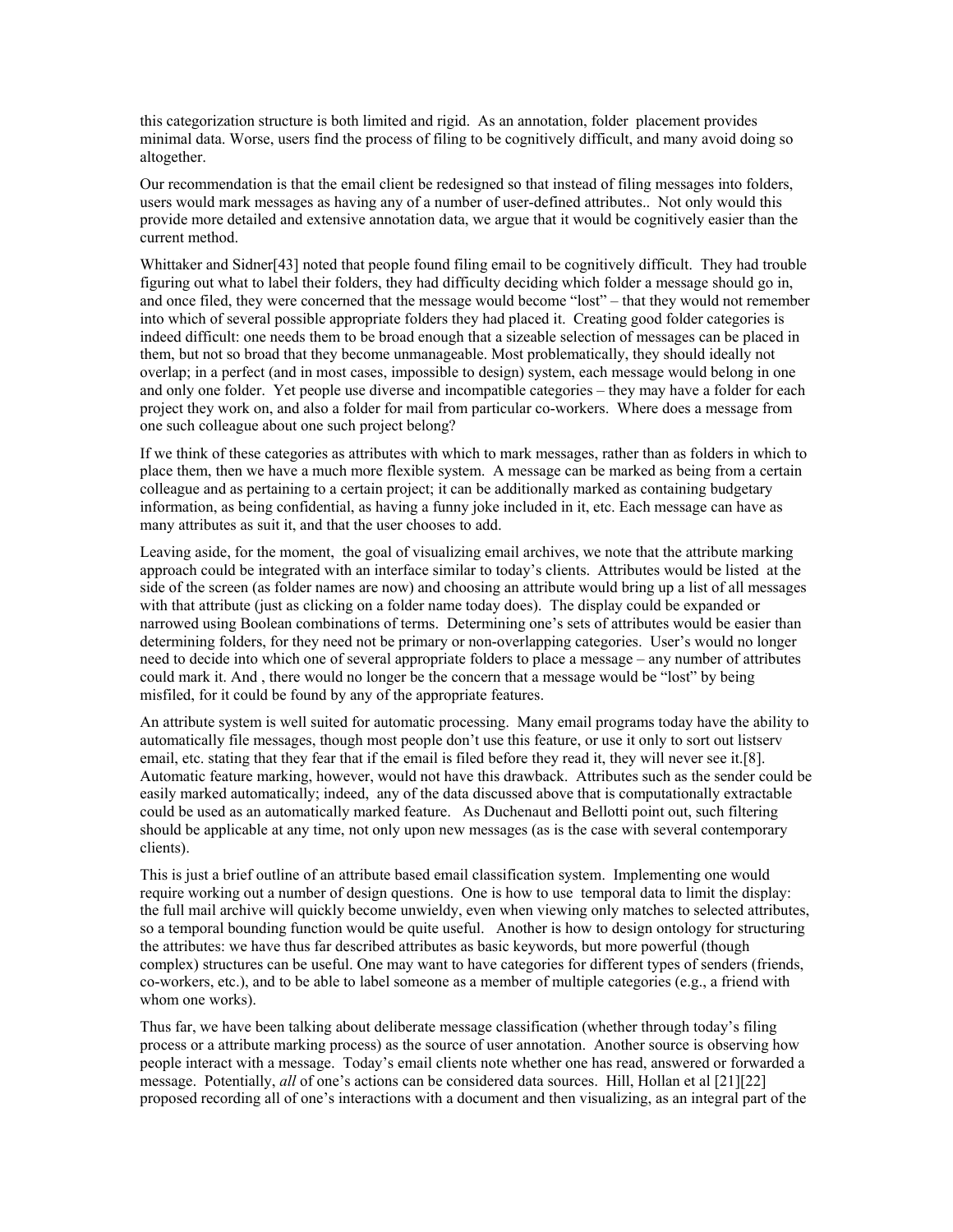document, how it was read, edited, etc. With *EmailWear,* one of their experiments in this area, they recorded how much time people spend reading each message and how they navigated through their mail. The idea here is to is to think of all actions contributing to an understanding of the meaning and significance of a message.

## **2.4 The data in email**

There is an enormous amount of data to be found within one's email archive, both in the messages themselves and in the way they are handled by the user. Some is very easy to extract, some takes considerable computational sophistication, and some requires rethinking the user interface to encourage the user to provide the desired annotation. Some of the data may be thought of as relatively innocuous, whereas other information may be very private. Some data may be factual and objective, such as the date on which a message arrived, while some may be quite subjective, such as the interpretation of the tone of a message. As we create the visualizations, it is important to keep these qualitative distinctions between different types of data in mind. A public display should not be based on data the user wishes to keep private; subjective data should not be rendered in a way that makes it look like objective fact.

In the next section, we discuss a series of email visualization prototypes. These initial works are primarily based on information found in the header. We conclude the section by discussing future directions, including the incorporation of message content based social and semantic data.

# <span id="page-6-0"></span>**3 Email visualizations**

There are many possible ways to visualize email. Time can be the organizing principle, with the visualization revealing the polyrhythmic cadences of project deadlines, relationship evolutions, weekly work patterns, etc. Or social relationships can be the primary focus, with the visualization exploring how the correspondence patterns weave social networks. Or topic can be the key, with the visualization providing an interactive map of the projects, ideas, people and places one has discussed.

Visualizing email is a recent concept and to date there are only a few prototype systems. In this section, we discuss four of them, two that use time as the organizing principle and two that explore social networks. *Post-Hstory* and *Social Network Fragments* were developed in our research group; the other projects, elsewhere.

## **3.1 Time based visualizations**

There are many way in which men are made aware, or rather make themselves aware, of the passage of time – by marking the changing of the seasons, the alterations of the moon, or the progress of plant life; by the measured cycling of rites, or agricultural work, or household activities; by the preparation and scheduling of projected acts and the memory and assessment of accomplished ones… But surely among the most important is by the recognition in oneself and in one's fellowmen of process of biological aging, the appearance, maturation, decay, and disappearance of concrete individuals.

- Clifford Geertz "Person, Time and Conduct in Bali"

Although email is an asynchronous medium, it is not arrhythmic or atemporal. There is a tempo to email conversations: there are fast exchanges of one line notes, a rhythm approximating written speech, and long slow correspondences more reminiscent of the unhurried rhythms of letter writing in the days before cars and planes.

Tyler and Tang found that people notice the rhythms of others' responses and are aware of the impression they form with their own [\[36\].](#page-16-7) They felt obliged to respond quickly to those who were prompt in answering them and were inclined to postpone answering the emails of those who answered more slowly. People may wish to seem as if they are working hard and thus be diligent about answering quickly; this can be especially important if they are working remotely and want to avoid the appearance that they are not working at all. Sometimes, people may wish to convey the impression that they are not easily accessible,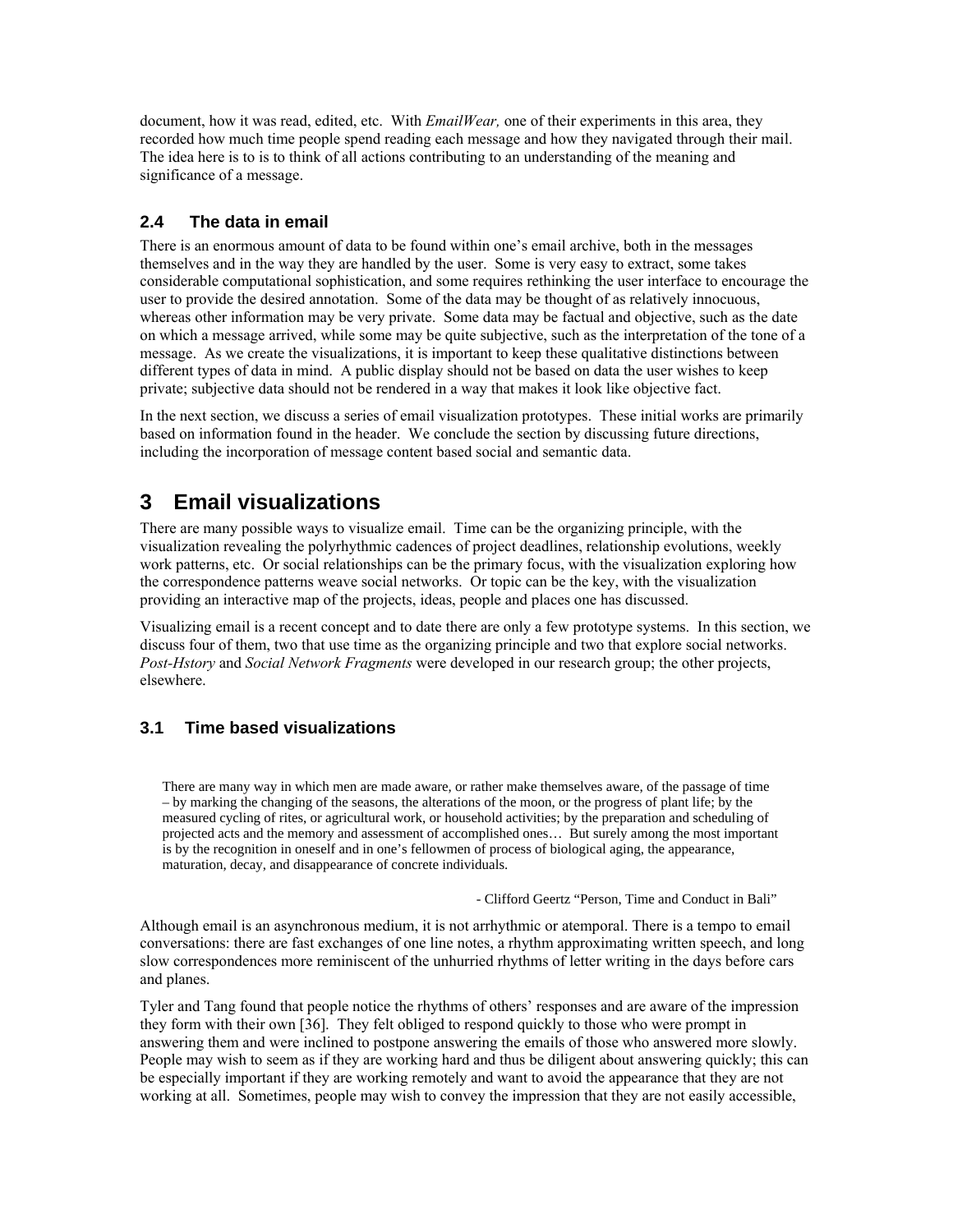and may deliberately delay responding so as to appear too busy to respond immediately. The temporal mores for responsiveness can vary from organization to organization, person to person, conversation to conversation.

Email users live amidst numerous unfinished conversations. At any given time, they may have tens (or, for some, hundreds) of messages awaiting their response, and many others for which they are awaiting an answer. A tool that highlights mail that has gone unanswered and displays it in the temporal context of previous exchanges, would be useful as a reminder to respond (or to prompt for a reply) and maintain the desirable response time.

Current email clients allow users to sort their mail (within a single folder) by date; otherwise, they provide little indication of the temporal nature of email. We will look first at two experimental email visualizations that depict temporal rhythms, and then discuss further work to be done in this area.

#### 3.1.1 TimeStore

*TimeStore* (1994) [\[45\],](#page-16-8) was a redesign of the email inbox and filing system which automatically arranged email in a two dimensional grid, with one axis being people and the other, time. It helped the users see patterns of correspondence and to note where there was an unintended lull. [image] Each message was represented as a dot in the time/person grid, thus individual conversational rhythms were easy to discern, but the subject of each email was obscured.

Preliminary tests of this project yielded some interesting observations, most notably that people liked the time-based display, especially the ability to see trends in their correspondence with friends and colleagues. However, they did not find it usable as a standalone mail interface, for it requires knowing the arrival time of an email in order to find it, and users often needed to open numerous messages to find the one they were looking for. The interface made people think of the system as more of a database than is a regular mail client, and they therefore wanted it to have database-like abilities, such as the ability to sort the view by how much time one spends corresponding with someone.

*TimeStore* demonstrates that a simple visualization of email receiving patterns can be quite useful. The difficulty with finding a particular piece of email could be addressed by including subject lines in the visualization (perhaps in conjunction with a zooming or lens function to avoid over-cluttering the screen). The users' desire to have more database functions confirms that the exploration of various patterns in email, many of which are completely inaccessible in today's clients, is a useful direction to explore.

#### 3.1.2 Post-history

*Post-History* also visualizes the rhythms in one's email conversations [\[39\]](#page-16-9) Here the emphasis is on depicting overall patterns of email activity and the changing prominence of particular interactions.

The *Post-History* display has two panels, one showing a calendar and the other, one's contacts. [image] the calendar are shown as colored squares, whose size and brightness varies to show quantity of email sent and received (size) and how much of it was directed immediately to the user vs. received via a distribution list (brightness). The contact list shows all of one's contacts (within a large, bounded time period). The most active ones are shown at the top; the overall shape of the mountain of contacts indicates one's range of conversational patterns. Users can see the rhythm of their conversation with a particular individual by clicking on that person's name, which causes yellow squares to appear on the calendar for each message received from that user, and white squares for each message to that user.

*Post-History* animates the changing patterns of frequent correspondents: the display can be played as a movie through time, and one can watch names move up and down as conversations wax and wane.

Participants in a small-scale user study were very interested by the patterns *Post-History* revealed in their email. They found it interesting to see who they maintained steady contact with, who had been a frequent correspondent for a brief but intense time, as well as simply the quantity of people with whom they are in contact. Some mentioned that the had not been aware how transient many of their interactions were. Others noted the overall temporal rhythms their email revealed: the Monday morning flurry, the relative solitude of vacations, the buzz of discussions during intense project development times.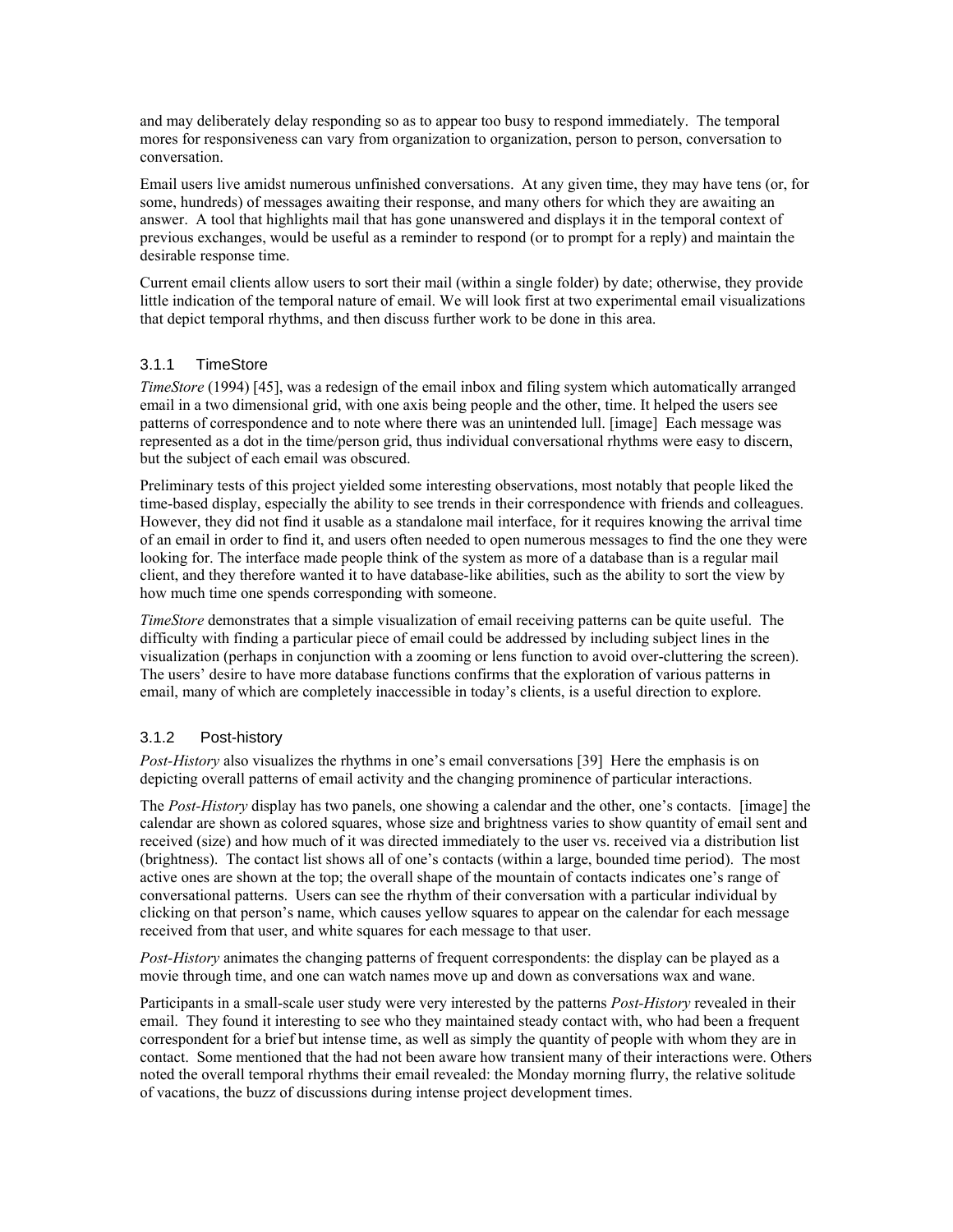*Post-History* is a work in progress and within the existing framework a number of additional patterns could be featured. For example, in the animation of the contacts, using a different color for new contacts and deepening the color over time would provide an interesting depiction of the duration of one's online interactions and would show transitional periods (such as a new job) that involve developing many new relationships.

#### 3.1.3 Time based email visualizations

*TimeStore* and *Post-History* are but two of the ways that the temporal aspects of email can be visualized. Between these two interfaces, the three basic formats for conveying temporal information are represented: the calendar, the timeline, and the animation. Both of these interfaces used as data just the sender and the date; supplementing this basic structure with other information could greatly enrich the visualization. Additional information could be as simple as the subject line (both to assist in finding messages and to see the changing (and perennial topics) , it could be user supplied annotations, or various analyses of the content itself. Both of these focus on dyadic email exchanges; by analyzing the co-recipient patterns (see below) the evolution of one's social network could be depicted.

Users of *Post-History* said that they would like the ability to annotate some of their history, to explicate the events that caused anomalous patterns or big changes in their contacts. Similarly, the designers of *TimeStore* decided to supplement later versions with calendar and other event markers. These annotations – are they for the user, or for observers? One theory is that the temporal visualization is indeed analogous to a scrapbook, that is, a collection of items from the past that is meaningful to the owner, and also shareable with others. We will discuss this notion in greater depth in section [4](#page-11-0) 

The time-based email visualizations use email as personal history, like an extended diary/scrapbook that contains elements from all aspects of one's life. Today, most adults have only a couple of years of email archives, if that, and these may be quite incomplete. But today's schoolchildren are already accustomed to communicating electronically with their family and friends, perhaps building the start of an archive that will help them trace the trajectory of their life as they go through high school and on into the world.

A key question with the temporal email visualizations is how to manage long spans of time. One's list of contacts grows throughout life, for one never "unknows" someone, and our social milieu grows more complex over time. Yet the number of active relationships may stay relatively stable, for others ebb over time (see Burt [\[4\]](#page-14-0) for a discussion of why certain relationships decay faster than others). Colleagues from a past job with whom you have not stayed in contact fade into the past (indeed a useful function of an extensive email archive would be to provide you with a reminder of who they are when one unexpectedly contacts you 10 years later). An important function of a temporal visualization is to allow us to see this growth and evolution. In the next section, we discuss the visualization of social networks – clearly, there is a useful combination to be made showing the evolution of these connections.

# **3.2 Social network visualizations**

 $\overline{a}$ 

A second approach to visualizing email is to depict the social networks that emerge from an analysis of the contact information. The notion here is to draw a picture of how a group of people are connected in order to understand who communicates with whom, who is the link between otherwise disparate people, and who is a central figure in a network of connections.

Social networks may be depicted in the first person, from the point of view of a single member (aka egocentric networks), or in the third person, showing the entire network (known as whole network analysis). Analyses of someone's email archive produces an ego-centric network , showing that person's contacts and the connections among them of which he is aware<sup>[3](#page-8-0)</sup>; there may well be connections that exist between two of his acquaintances that are unknown to the subject. *Personal Map* and *Social Network Fragments*, discussed below, are examples of email based ego-centric network visualizations. To create a whole

<span id="page-8-0"></span> $3$  By "aware" we mean that there is some indication of awareness in the data, e.g. co-presence on a cc list, etc. The user may well not be consciously aware of these connections; making them more apparent is in part the value of these visualizations.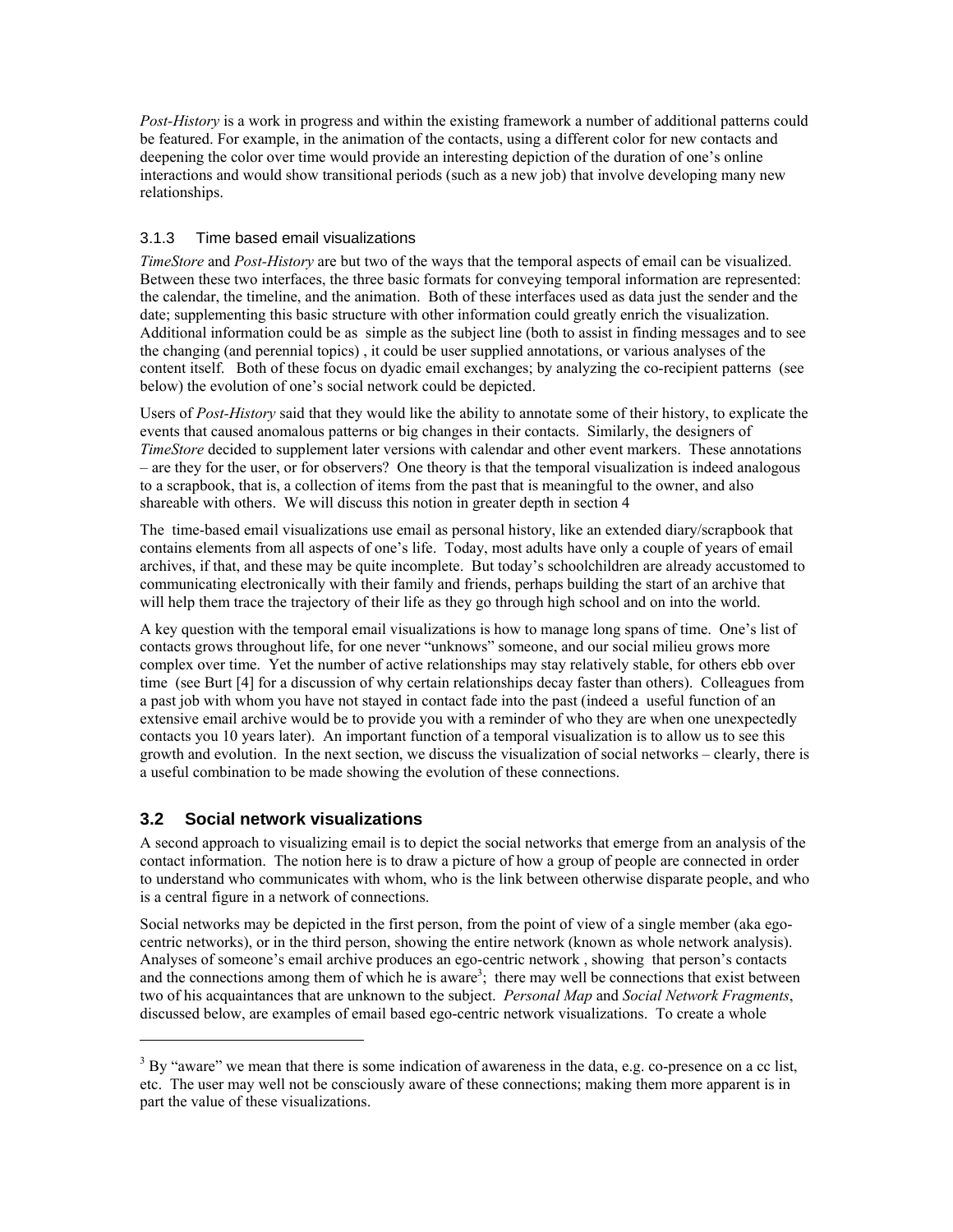network visualization, a database with information about everyone's contacts (at least within a particular domain) is needed. *Visual Who* is an example of an email based whole network visualization; it uses an organization's mailing lists to depict the members affiliations from a third person perspective. Note that unlike the ego-centric models, there is no inherent center to this network, and thus a more highly interactive interface is appropriate (in this case users can choose particular topics to act as anchors for a spring based visualization). There are also hybrid visualizations. *BuddyZoo,* a visualization of instant messenger buddy lists, takes individual contact lists, which themselves have no inter-contact connection data, and links them to build an expanded and interconnected network.

Within the scope of this paper, the ego-centric network is the most relevant, as it can be derived from the user's email alone. It is important to note that these views are both subjective and incomplete – the actual social structure may be quite different from what is represented in a single user's email records. We will look first at two experimental email visualizations that depict personal social networks, and then discuss what can be learned from these and the further work to be done here.

#### 3.2.1 Personal Map

*Personal Map* depicts the user's email-derived social circle, placing the user is in the center, surrounded by his or her contacts, arranged in groups based on their co-appearance in emails and radially arranged so that the most "important" contacts are nearest to the center. [image] A small user study found that most people enjoyed using it and found that the groupings to be fairly accurate, though the ones that were based on small similarities seemed erroneous to the users. When asked how they would use it, the top reason was "for fun", followed by as a tool for sending group emails.

*Personal Map* was partially integrated with Microsoft Outlook, and was used to generate names for an addon related people list. Users liked the idea of the list, which is meant to be used to help compose mail to groups of people, however, they did not like that it changed dynamically, for they expected names to appear in the same place and the dynamics disturbed their spatial memory. This is different from reactions to the dynamics of the *Personal Map* groupings, which users found "fun" and interesting to explore to discover who is where in their social network. Some of the difference may be due to the visual design: the colored blobby shapes of the *Personal Map* group space seems inherently fluid, while the black and white list of the *Outlook* interface suggests a static layout. The different uses are also likely to promote different expectations: when using a visualization to explore, dynamic changes are perceived as yielding interesting patterns, but when using a tool to compose email, these same changes seem annoying.

#### 3.2.2 Social Network Fragments

*Social Network Fragments* is a depiction of the one's social network as it is woven by message addresses. It displays all the names in the network, arranged according to the closeness of their ties to each other. (see figure ) The data is analyzed at timed intervals, so one can watch the evolution of the network – when people appear, when they become linked to others, when they fade into the background.

The program analyzes a person's entire email archive, and derives tie strength among the contacts from their co-occurrence in the address. In its initial analysis, it makes an interesting distinction among different types of ties. For creating the visualization, this distinction is reduced to different degrees of tie strength, but is worth describing as an interesting example of the nuances that can be made in network description.

- A sends mail to B: A *knows* B
- A receives mail from B: A is *aware of* B
- A and B both receive a message from C: A and B are *weakly aware* of each other (and are both *aware*   $of C$ )
- A receives a message via a listserv from B: A is *listserve aware* of B
- A blind carbon copies a note to B: A is *aware of* and *trusts* B

Weights are assigned to each of these types of ties. The email record is analyzed in two week intervals and visualized using a spring system algorithm: the individual nodes repel each other, while they are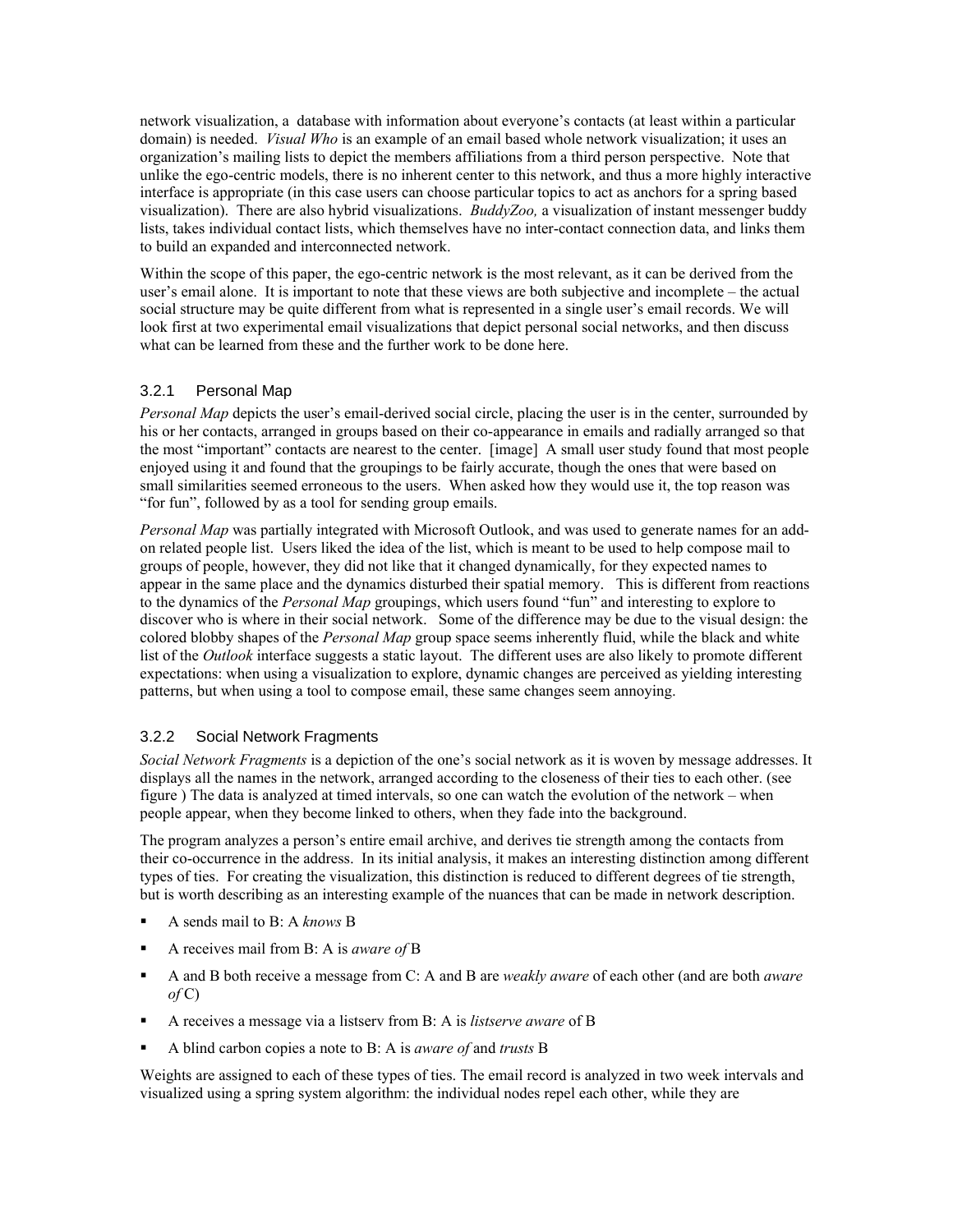simultaneously being pulled together by a lattice of different strength links. They system settles when it has minimized the distance between tightly bonded individuals while maximizing the distance between unrelated individuals.

*SNF* also colored the names of people based on classifications made by the user. This has the effect of overlaying the social network structure derived from the email data with the affiliation patterns perceived by the user. This overlay helps highlight particular groupings – some as very homogenous, others quite heterogeneous. *SNF*, in its current version, does not allow for interactive reassignment of the classes and colors, but this could certainly be implemented. Being able to see what different patterns emerge through the interactive overlaying of different affiliation groups (or, indeed, mapping any attribute to a color) is a very informative way of exploring the data [\[6\].](#page-15-7)

#### 3.2.3 Visualizing social networks

Both *Personal Map* and *Social Network Fragments* derive their depictions of the social network from contact names in one's email, grouping them according to their co-occurrence in address fields. They differ in their algorithms for creating the groupings and drawing the network, and certainly there are other algorithms and designs that could be used visualize this data. The essential question, however, is not so much whether a particular analysis is optimal (though that is important too), but what does this data really tell us – and how can we use it?

Like any visualization, the accuracy of these social network depictions is limited by the data upon which they are based. How representative is the email addressing record varies from person to person and from organization to organization. There are technical limitations: if the program does not have access to the membership of mailing lists, it will be inherently incomplete. At the Media Lab, for example, it is quite easy to create mailing lists, so many groupings may be addressed via such lists, rather than via cc'd addresses. Some lists have open rosters, but many others do not; it is reasonable to assume that almost any email visualization will be missing some group membership. Furthermore, lack of co-presence in my email archive is far from a reliable indicator of lack of connection. There are certainly people among one's acquaintances who are "linked" in some who do not co-occur on any emails. The address-based egocentric social network structure will generally be incomplete.

Indeed, what is interesting is how well it seems to work, even with these inaccuracies. User feedback for both *Personal Map* and *SNF* was positive, with the users seeing meaningful and recognizable patterns in the groupings. The people that showed up near each other generally seemed to be the ones one would expect to see together, and when they were not, often a forgotten or unexpected tie among them could be deduced. The visualization thus both affirmed the user's existing model of the social structure and extended it.

Both *Personal Map* and *SNF* used tie strength to indicate differences among the connections between people: the former mapped message frequency and the latter a combination of message frequency and type of addressing. Yet is tie strength the right mapping for this data? The stronger the tie, the closer the nodes (people) will be pulled, and the closer their relationship will appear. Are we losing valuable information by conflating trust, acquaintanceship, and awareness into the single dimension of tie strength? How well does frequency of contact map onto the importance of a relationship? Many leaders choose to keep themselves aloof; an email from one of them is a rare and valuable item. A visualization that looks only at frequency will equate the 2 or 3 exchanges one has had with the director of the company with the 2 or 3 exchanges one had with say, a distant colleague's assistant. This is particularly problematic with individual ego-centric networks. Studies that have found organizational structure to be replicated in email (e.g. [\[36\]\)](#page-16-7) were looking at data from a whole network. A central figure might be in contact with a wide range of people, but each one only occasionally; this centrality would be invisible to each of those contacts, who would see only their individual data.

We also need to be careful of the assumptions we draw based on these records. For instance, *SNF* assumes that if A bcc's B, then A is aware of and trusts B. This is generally true – if A sends an email to C and bcc's B, this scenario often means that the email was for some reason sensitive, and A trusts that B will not reveal this secret copy to C. However, bcc can also be used for just the opposite reason. If I am sending a notice to a large group of people – a product announcement or a party invitation – I may use bcc because I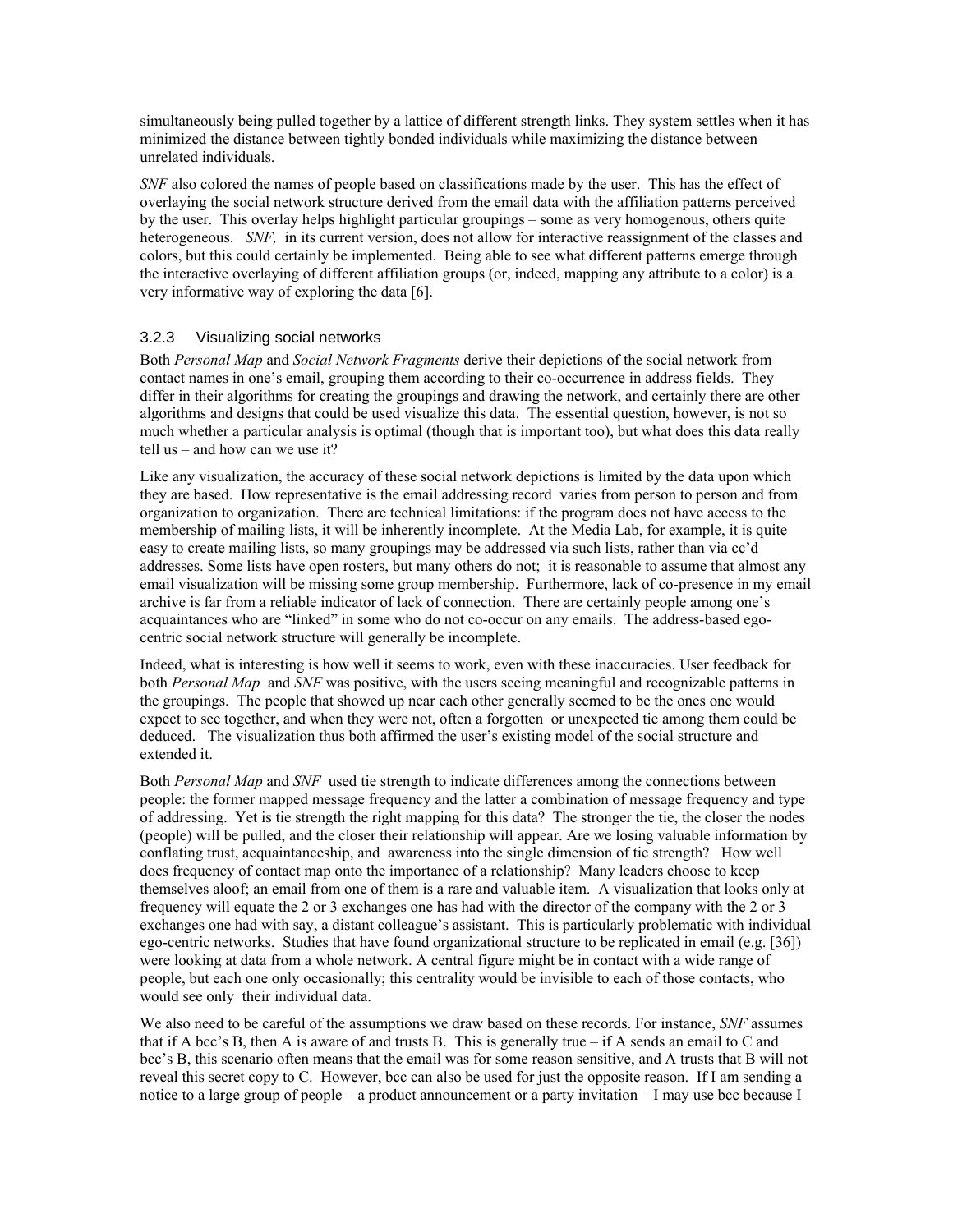do not want the people on the list to know who the others are: I may be concerned that someone might mistakenly (and annoyingly) reply to the entire group or worse, use the list to harvest email addresses. Here bcc is an indicator of lack of trust. As visualization designers we need to know when to simply depict the data and when to interpret it. If the data is difficult to perceive, simply depicting it can make it more accessible. Interpreting the data (as when we interpret bcc to mean "trust") potentially can make the visualization more useful – the added semantic information can be used to highlight important data and to make the image more intuitively understandable. But it comes with the risk that the added data is biased or inaccurate; the tradeoff is often between legibility and objectivity.

What is the next step in visualizing social networks? One possible direction is to incorporate some of the differences among people and among their connections. Maps of social networks are impoverished representations of the rich, complex social world. They consist of nodes, which are people, and links, which are the connections between them. Neither are represented as having any special qualities, other than the differing strengths of the ties. Yet in the email data there is potentially a great deal of information that could be introduced here – from responsiveness rates to inferred hierarchies. To figure out what further data we wish to show, we need to have a goal for the visualization - what are we trying to achieve with it. In the next section, we propose the goal of making email into a richly meaningful virtual habitat – place for both reflection and connection.

# <span id="page-11-0"></span>**4 Email as habitat**

Email is often thought of as a tool. The makers of email programs design for corporate customers – not the individual users, but for purchasing decision makers, whose goal is to increase productivity and efficiency. Yet when we look at the way that email is actually used – when we see that millions of people use it for personal correspondence, when we see that even within the work context it has become "overloaded" – it is clearly far more that a tool. It is the place where computer users spend much of their day, it is the place where mementos are kept and relationships formed. In the words of Ducheneaut and Bellotti, email has become a habitat [\[8\].](#page-15-0)

Whether we think of email as tool or habitat has implications for how we design visualizations – for how we imagine people using them, for how we evaluate their usefulness, for the questions we expect them to answer and the patterns we have them reveal.

When we think of email as a tool, we expect email visualizations to help us solve practical problems. We want to be able see all our to-do items at a glance, we want to quickly notice where a conversation has faltered, we want it to tell us who to go to with a question we have. These certainly very useful things for an application to do – and the visualizations we have discussed can indeed help solve these problems. Yet these do not address the problem of how to design for a habitat.

A "habitat" is a place where something is commonly and naturally found. It can be friendly, a place where the organism thrives, or it can be unfriendly, making life harsh and unpleasant. For an animal, a good habitat keeps it safe and comfortable, able to find food and avoid predators. Humans too seek these necessities in their surroundings, but they also search for more.

In *The Meaning of Things,* Mihaly Csikszentmihalyi and Eugene Rochberg-Halton examine how people give meaning to their homes, observing what objects they find important and why. "One of the most important psychological purposes of the home is that those objects that have shaped one's personality and which are needed to express concretely those aspects of the self that one values are kept within it… [it is] a shelter for those things that make life meaningful["\[5\].](#page-15-8) Their findings provide a useful framework for thinking about email as a habitat, one that not only allows the user to function efficiently, but also to inhabit a meaningful virtual home.

Csikszentmihalyi and Rochberg-Halton interviewed many families to find out what objects were meaningful to them and why. They found that a meaningful object may evoke memories of a person, a place or an important event. It may represent a significant aspect of someone life, such as a skill they have acquired or an achievement. It may be valued for its intrinsic qualities: for its utilitarian function or for the enjoyment that its use or appearance bring.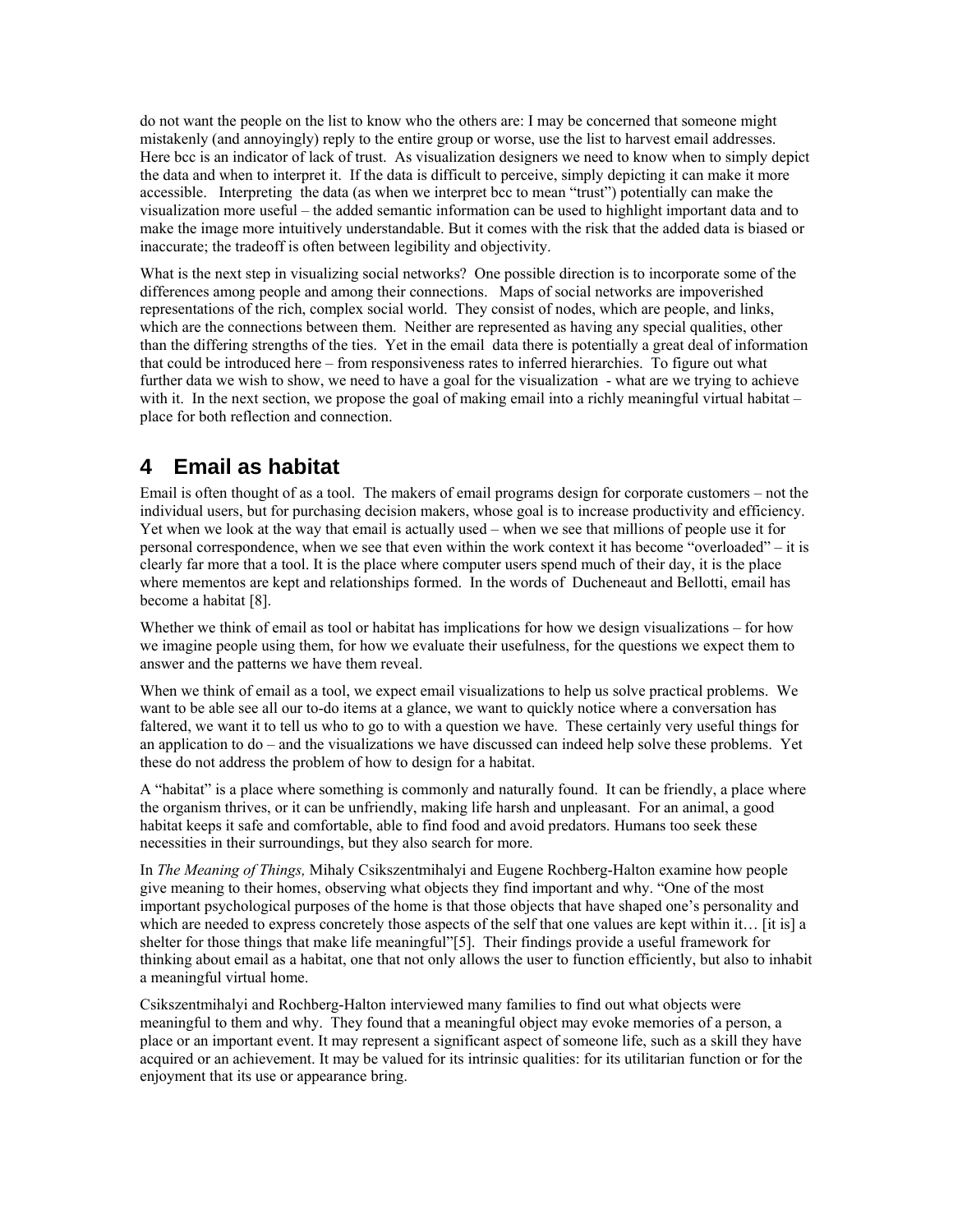These categories of meaning are also applicable to email. There are emails that evoke memories, whether because they recount an incident or are the corpus of notes exchanged with a particular person. The collection of emails about a project commemorates an achievement. There are emails that are valuable for the stories they contain – these are enjoyable in their use; there are those that are valuable for the information they contain – these are functional.

Csikszentmihalyi and Rochberg-Halton observed that the objects that people found to be meaningful varied considerably between men and women, and among children, adults and older people. When asked what were the most meaningful objects in their homes, women most frequently mentioned objects that signified personal relationships, men indicated objects that conveyed status and achievement, and children were most interested in things they could use, such as toys to play with and beds to sleep in. Studies of email usage show parallel behaviors. Children's interest in the internet is primarily for entertainment (it is a toy to play with), transitioning to the more adult pattern of social engagement and information seeking around college age; and women use email as a social medium more than men do.

An email interface needs to consider these differences. For some users, the most important material might be the personal narrative of relationship trajectories; for others, it may be the achievements represented by projects completed or sales closed. The material one wants depicted, the style of the depiction, and the audience for it may vary not only from person to person but even for a single user from context to context: the types of things that are significant in one's work context are quite different from the those in the personal sphere.

#### **4.1 Cultivation**

 $\overline{a}$ 

Thinking about email as a habitat rather than solely as a tool changes the way we think about interacting with it. A tool should be efficient; it should get the job done fast and unobtrusively. A habitat, however, can be a place for contemplation, for recalling events, thinking things over. Using a search function is using a tool; reading through the inbox is a form of inhabiting it. It is interesting to note that even with today's mail clients, which have fairly powerful search features and are not very well designed for browsing, people prefer to look through folders to find what the message they are seeking rather than use the search mechanism [\[8\]](#page-15-0)[\[43\].](#page-16-4)

Considered only from the standpoint of efficiency, it would seem better to use a search function rather than perusing the inbox to find a message – it is quicker, with fewer opportunities for distraction. Yet perusing the inbox has its own important functions. According to Whittaker and Sidner "people use external environmental sources or artifacts to mediate cognition… email folders function as an external archival memory store… people frequently access the email inbox which means that properly organized it can operate as a visual device for attention manipulation and reminding, as a way of extending working memory, and maintaining the context of ongoing activities in an interrupt-driven environment." Other users reported perusing the inbox to remind themselves of who they knew; it is a social memory aid.

Thus, one important function of email visualizations is to provide a place to explore, review, and arrange one's accumulated collection of correspondance "objects"<sup>[4](#page-12-0)</sup>. Csikszentmihalyi and Rochberg-Halton referred to the process of perusing, reviewing, and rearranging one's possessions as "cultivation"[\[5\],](#page-15-8) saying that through these activities the meaning of the object is realized; it becomes part of the person<sup>5</sup>.

<span id="page-12-0"></span><sup>&</sup>lt;sup>4</sup> When we think of email as object it is not only, or even primarily, the individual emails that encode meaning, for the larger patterns of email use function as meaningful objects - if they are made visible. Here one can see the patterns of daily life, the growth of a circle of acquaintances, the ebb and flow significant topics. It is here that the importance of visualizing the archives is most apparent, for it is often these patterns, rather than the individual emails, that are significant. The exchange of messages with a close friend may be composed primarily of such mundane texts as "hey, free for dinner this evening?" Each message alone may seem unimportant, but their accumulation over time is significant.

<span id="page-12-1"></span><sup>&</sup>lt;sup>5</sup> Similar ideas are found throughout the field of material culture studies. Grant McCracken, for example, refers to this behavior as "possession rituals" [24]. His emphasis is more on how new objects transfer their meaning to the owner, but the overall notion is the same.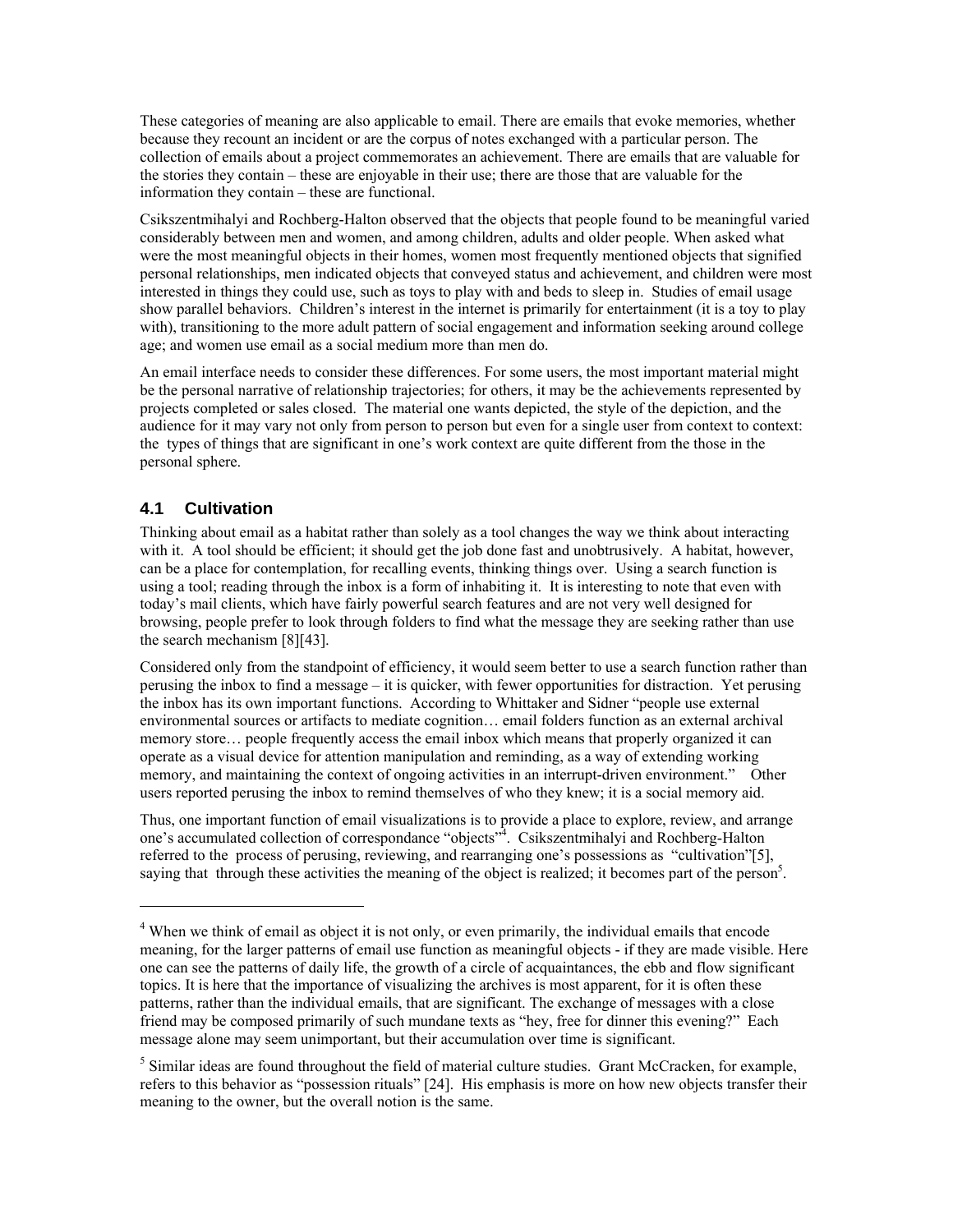The cultivation metaphor suggests interfaces that are highly interactive – that allow the user to explore the data, to annotate it, to reconfigure pieces of it. People find exploring interactive visualizations of data far more compelling than they do performing traditional text searches and queries on the same data [\[34\].](#page-16-10) Through these explorations, they become more deeply familiar with the material, uncovering new patterns and reflecting on familiar ones – transferring meaning from object to user. (It is useful to note that by designing interfaces in which annotation and learning are integrated with exploring, the process of exploring the data also becomes one of reshaping and refining it – transferring meaning from user to object.)

## **4.2 Display**

Email, as it is currently designed, is a private medium. We do not generally let other people read our email and it is poor etiquette to peer over someone's shoulders to glance at the subject and sender lines in their inbox. Yet as we continue to explore the "email as habitat" metaphor, it is important to consider how visualizations of email could function as a display.

One of the most interesting findings in our initial user studies of *Post-History* and *Social Network Fragments* was that these visualizations became catalysts for personal narrative. Clusters of messages reminded the user of events and names stimulated the recall of stories. While these studies were small and preliminary, they do indicate that it is important to think about email visualizations as a form of display for others. Clearly there is still much work to be done to understand how, when and why people would use email as a display. Here we will simply set out some initial thoughts and questions.

It is important to note here that the visualizations we are discussing show the temporal patterns of emails sent and received and the social networks embedded in the addresses; they do not show the actual contents of the messages. People do, on occasion, display letters, such as a commendation from the head of the company or a grandson's first letter. Our assumption, for now, is that the display of actual messages would follow similar social guidelines.

The closest parallel is the photo-album and thinking about how people display photographs and photoalbums is a good starting point for understanding email as display. We can enjoy looking at our photograph collection alone, but also enjoy showing it to others. Sharing this personal history is a way of revealing aspects of oneself that might otherwise be unknown to the other; it can be a way to establish credibility or status. When we think of looking at a photo-album with others, it is in the context of a personal conversation – similar to the experiences described with *Post-History* and *SNF.* Here, the display is shared, but it is far from public.

There are some very significant differences between email visualizations and photos. One is that photographs are often taken with the purpose of eventually displaying them. They are deliberately created mementos of a time and place. Emails are written for all kinds of reasons, but subsequent display – of the message or the sending patterns - is seldom one of them. Furthermore, photo displays are generally edited; we pick and choose what we want to share. The email visualizations we have discussed thus far are posited on having, ideally, a complete archive to depict. If visualizations are designed for the purpose of display should they have an editing feature, so that users could, for instance, trim their social network to display only the most desirable connections?

Edited or not, there is growing evidence that people are eager to display their social networks. *Friendster*, a web-site launched in early 2003 and growing rapidly, is a place where people post pictures and profiles of themselves – and mutually link to all their friends on the site. One reason it has grown so rapidly is that people are motivated to invite their friends to join so their network will grow. *BuddyZoo*, a site created by a Caltech student this year, is more similar to the social network visualizations we have been discussing. Users upload their AIM buddy lists (their list of friends they chat with online) and the site incorporates it into a growing network and performs a series of analyses for the user, including visualizing the buddy list and measuring popularity ("Popularity ranking: 309586 (percentile: 94.759). 309585 people are more popular, 3972954 are less popular, 143686 are equally popular."). These and other public displays of social networks show that people will indeed display them – and that they create competition. Who has the biggest network? the coolest friends?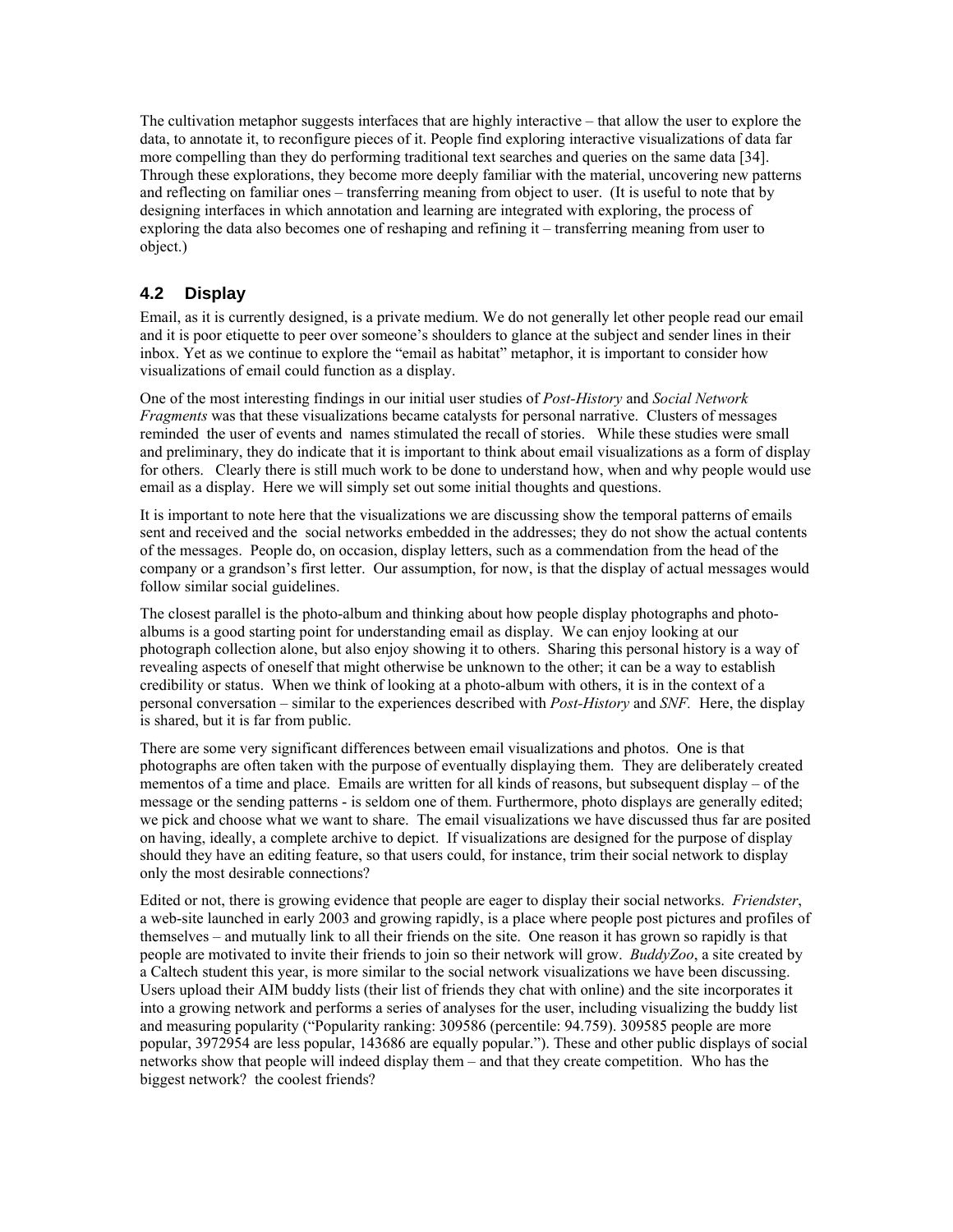Wendy McKay [\[25\]a](#page-15-4)nd others have noted that the quantity and type of email received by people in different roles in an organization is markedly different; Duchenaut [\[7\]](#page-15-3) and Pantel[i\[27\]](#page-16-1) have shown that status and other social structure information can be found in message contents. We can envisage a company in which every employees work email patterns are visualized and publicly displayed (perhaps on their webpage) – a status symbol for the  $21<sup>st</sup>$  century. People may become adept at reading the subtle distinctions in such visualizations. Do you know a lot of different types of people? Are they connected to each other – or only through you? The use of email as a display of social status raises the question of reliability and honesty. What is it that people would want to display? How heavily edited is the display? Or would there be a perceived need to archive all mail, deleting nothing, so that the display be as complete as possible? In many work places today, all email must be saved, a rule meant to insure an electronic "paper-trail". In such places, email has already become a fairly public medium, written and received with the assumption that it is open to review at any point. Indeed, creating a more public display of email might help by reminding people that, at least in this context, email is a public system.

# **5 Summary and conclusions**

Our daily lives are increasingly being lived online. Email is used both at work and at home, by people of all ages, occupations, social and economic classes. Teenagers message their friends throughout the day and night<sup>6</sup>; co-workers use email to collaborate across continents or across the room. It is used to announce births, schedule meetings, arrange blind dates The email archive contains running conversations, reminders of things to do and of missions accomplished. It is a diary and an address book, a record of momentous events and quotidian detail.

The email programs that exist today may be fine for sending email – the simplicity of the medium is one of its strengths, but they do a poor job of handling the people's growing archives of emails. In this paper we have looked beyond simply fixing the more obvious problems in the current model and proposed instead to visualize this rich source of personal data. We looked at what, exactly, this data is, and went through several examples of potential visualization. We discussed ways that email visualizations could be used that are very different from how email is considered today – as a space for personal reflection and as a display to share with others.

The data in email is rich and complex, and we have just begun to explore how to depict it. How do we show patterns of reciprocity? Differentiate between formal and informal correspondence? What is the significance of these patterns and how do we represent this visually?

Finally, it will be especially interesting to see how such visualizations change the way people use and think about email. Perhaps some will be more diligent about answering messages; others might be more anxious to expand their circle of acquaintances. Hopefully, for all, these visualizations will bring greater understanding and meaning to their correspondence and connections.

# **6 References**

 $\overline{a}$ 

- [1] Baron, Naomi. 1998. Letters by phone or speech by other means: the lingustics of email. *In Language and Communication* **18** p. 133-170
- [2] Boneva, B., Kraut, R. and Frohlich, D. 2001. Using E-mail for personal relationships: the difference gender makes. *American Behavioral Scientist.*
- [3] Ronald S. Burt. 1997. [The Contingent Value of Social Capital](http://links.jstor.org/sici?sici=0001-8392%28199706%2942%3A2%3C339%3ATCVOSC%3E2.0.CO%3B2-W). *Administrative Science Quarterly*, Vol. 42, No. 2. (Jun., 1997), pp. 339-365.
- <span id="page-14-0"></span>[4] Burt, R. S. (2000). [Decay Functions.](http://www.sciencedirect.com/science?_ob=ArticleURL&_udi=B6VD1-40963CR-1&_user=501045&_handle=W-WA-A-A-C-MsSAYWA-UUA-AUCZVZEYZE-AABUZEZEU-C-U&_fmt=full&_coverDate=05%2F31%2F2000&_rdoc=1&_orig=browse&_srch=%23toc%235969%232000%23999779998%23194911!) *Social Networks* 22:1-28.

<span id="page-14-1"></span><sup>&</sup>lt;sup>6</sup> While this paper focuses on email, many of the ideas and designs are applicable to other media such as instant messaging or online chat. There are some related visualizations that have been created for these media. The history interface in Chat Circles is a depiction of the rhythms of a multi-person real-time conversation; BuddyZoo is a depiction of the extended networks of instant messenger buddies.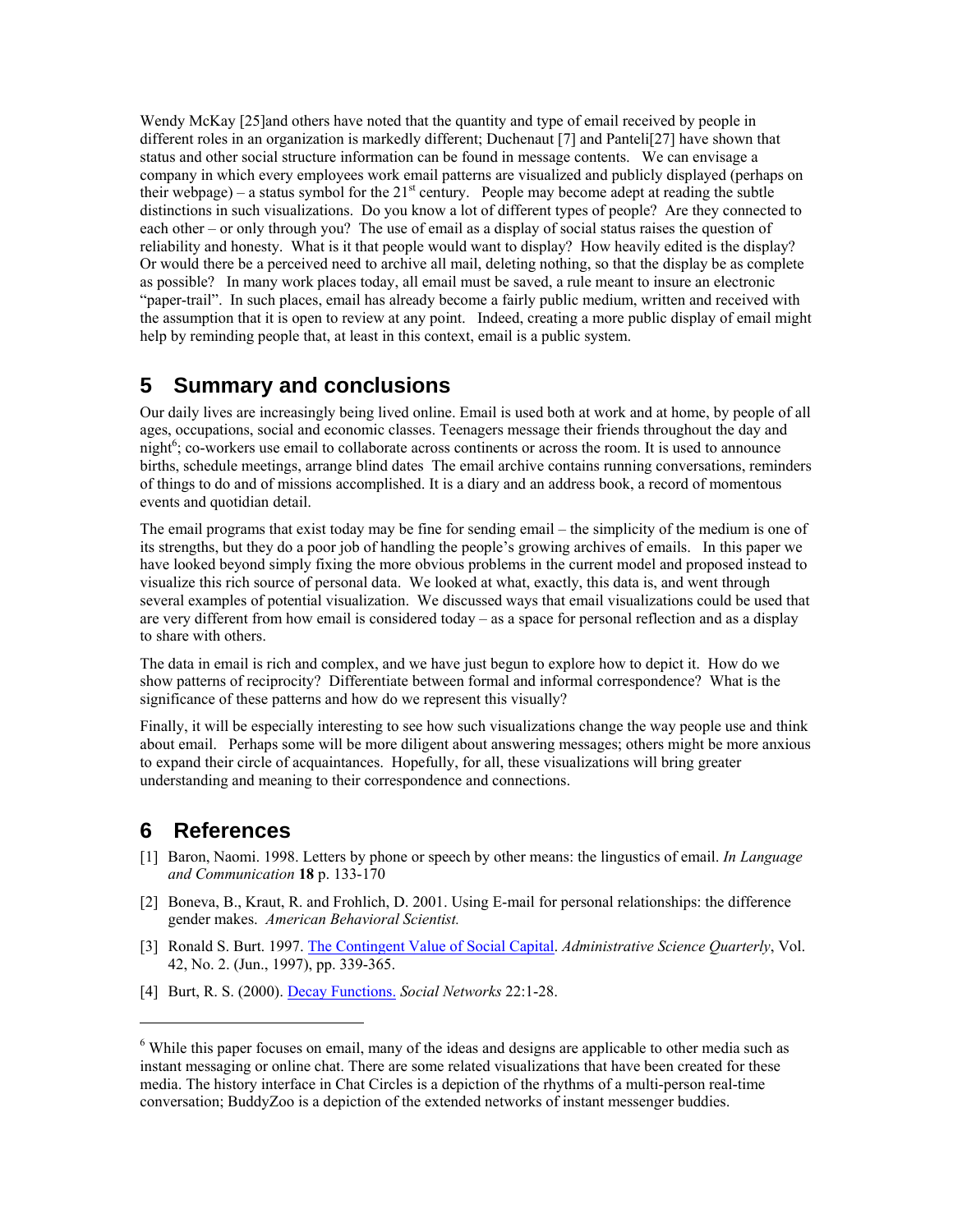- <span id="page-15-8"></span>[5] Csikszentmihalyi, M. and Rochberg-Halton, E. 1981. *The Meaning of Things*. Cambridge, UK: Cambridge University Press.
- <span id="page-15-7"></span>[6] Donath, J. 1995. Visual Who*.* In *Proceedings of ACM Multimedia.*

Donath, J. Viegas, F. and Karahalios, K. 1999. Visualizing Conversation. *Proceedings of [HICSS-32](http://www.hicss.hawaii.edu/hicss_32/apahome.htm)*, Maui, HI, January 5-8, 1999.

- <span id="page-15-3"></span>[7] Ducheneaut, N. (2002). "The social impacts of electronic mail in organizations: a case study of [electronic power games using communication genres.](http://gessler.ingentaselect.com/vl=4411654/cl=30/nw=1/fm=docpdf/rpsv/catchword/routledg/1369118x/v5n2/s2/p153)" *Information, Communication, and Society* (iCS), 5(2), pp. 153-188.
- <span id="page-15-0"></span>[8] Ducheneaut, N. and Bellotti, V. (2001). "[Email as habitat: an exploration of embedded personal](http://delivery.acm.org/10.1145/390000/383305/p30-ducheneaut.html?key1=383305&key2=1953118401&coll=portal&dl=ACM&CFID=8968318&CFTOKEN=89500837)  [information management.](http://delivery.acm.org/10.1145/390000/383305/p30-ducheneaut.html?key1=383305&key2=1953118401&coll=portal&dl=ACM&CFID=8968318&CFTOKEN=89500837)" *Interactions* , 8(5), pp. 30-38.
- [9] Dunbar, R. 1996. *Gossip, Grooming and the Evolution of Language.* Cambridge, MA: Harvard University Press.
- [10] Farnham, Shelly. 2003. [Personal Map: Automatically Modeling the User's Online Social Network](http://peach.mie.utoronto.ca/people/jacek/emailresearch/CSCW2002/submissions/MS-Shelly-forworkshop.pdf). Position paper for CSCW
- [11] Scott Fertig , Eric Freeman , David Gelernter, [Lifestreams: an alternative to the desktop metaphor](http://www.acm.org/sigchi/chi96/proceedings/videos/Fertig/etf.htm), *Conference companion to Human factors in computing systems: common ground,* p.410-411, April 13-18, 1996, Vancouver, British Columbia, Canada
- [12] Freeman, E., Gelernter., D., 1996. [LifeStreams: A storage model for personal data](http://citeseer.nj.nec.com/cache/papers/cs/1203/ftp:zSzzSzftp.cs.yale.eduzSzWWWzSzHTMLzSzYALEzSzCSzSzHyPlanszSzfreemanzSzpaperszSzSIGMODzSzpaper.pdf/lifestreams-a-storage-model.pdf)*, ACM SIGMOD Bulletin* 25, 1, (March 1996), pp. 80-86.
- [13] Freeman, Linton C. 1992[. Filling in the Blanks: A Theory of Cognitive Categories and the Structure of](http://links.jstor.org/sici?sici=0190-2725%28199206%2955%3A2%3C118%3AFITBAT%3E2.0.CO%3B2-3)  [Social Affiliation.](http://links.jstor.org/sici?sici=0190-2725%28199206%2955%3A2%3C118%3AFITBAT%3E2.0.CO%3B2-3) *Social Psychology Quarterly*, Vol. 55, No. 2, Special Issue: Theoretical Advances in Social Psychology. (Jun., 1992), pp. 118-127.
- [14] Granovetter, M. 1973. The Strength of Weak Ties, *American Journal of Sociology*, **78**, 1360-80.
- <span id="page-15-2"></span>[15] Hafner, Katie. 2001. [The 30 year path of email](http://www.nytimes.com/2001/12/06/technology/circuits/06EMAI.html?ei=5070&en=9f967be5fedcb881&ex=1054353600&pagewanted=print). *The New York Times*. Dec. 6 2001.
- <span id="page-15-1"></span>[16] Hafner, katie, and Lyon, Matthew. 1996. *[When Wizards Stay Up Late](http://www.olografix.org/gubi/estate/libri/wizards/email.html)*. Simon and Schuster.
- [17] Hafner, Katie. 2003. Putting all your e-mail in one basket. *The New York Times.* June 26, 2003 Circuits. pg
- [18] Halle, David. *Inside Culture: Art and Class in the American Home*. Chicago: The University of Chicago Press, 1993.
- [19] Lars Hallnäs and Johan Redström . 200[2. From Use to Presence: On the Expressions and Aesthetics of](http://www.math.chalmers.se/~redstrom/papers/use2presence.pdf)  [Everyday Computational Things.](http://www.math.chalmers.se/~redstrom/papers/use2presence.pdf) In *ACM Transactions on Computer-Human Interaction (ToCHI)*, Vol. 9, No. 2, June 2002, pp. 106-124. ACM Press.
- [20] Hill, W., & Hollan, J. (1993). History-Enriched Digital Objects. *In Proceedings of Computers, Freedom and Privacy* (CFP 93)
- <span id="page-15-5"></span>[21] William C. Hill, James D. Hollan, Dave Wroblewski, Tim McCandless, *Edit wear and read wear*, *Proceedings of the SIGCHI conference on Human factors in computing systems,* p.3-9, May 03-07, 1992, Monterey, California, United States
- <span id="page-15-6"></span>[22] Hollan, James D. Personal communication
- [23] M. Lansdale, The psychology of personal information management, *Applied Ergonomics*, Volume 19, Issue 1, March 1988, Pages 55-66.
- [24] McCracken, Grant. 1990*. Culture and Consumption*. Bloomington, ID: Indiana University Press
- <span id="page-15-4"></span>[25] MacKay, W. 1988 More than Just a Communication System: Diversity in the Use of Electronic Mail. In *Proceedings of ACM CSCW '88: Conference on Computer-Supported Cooperative Work*. Portland, Oregon: ACM.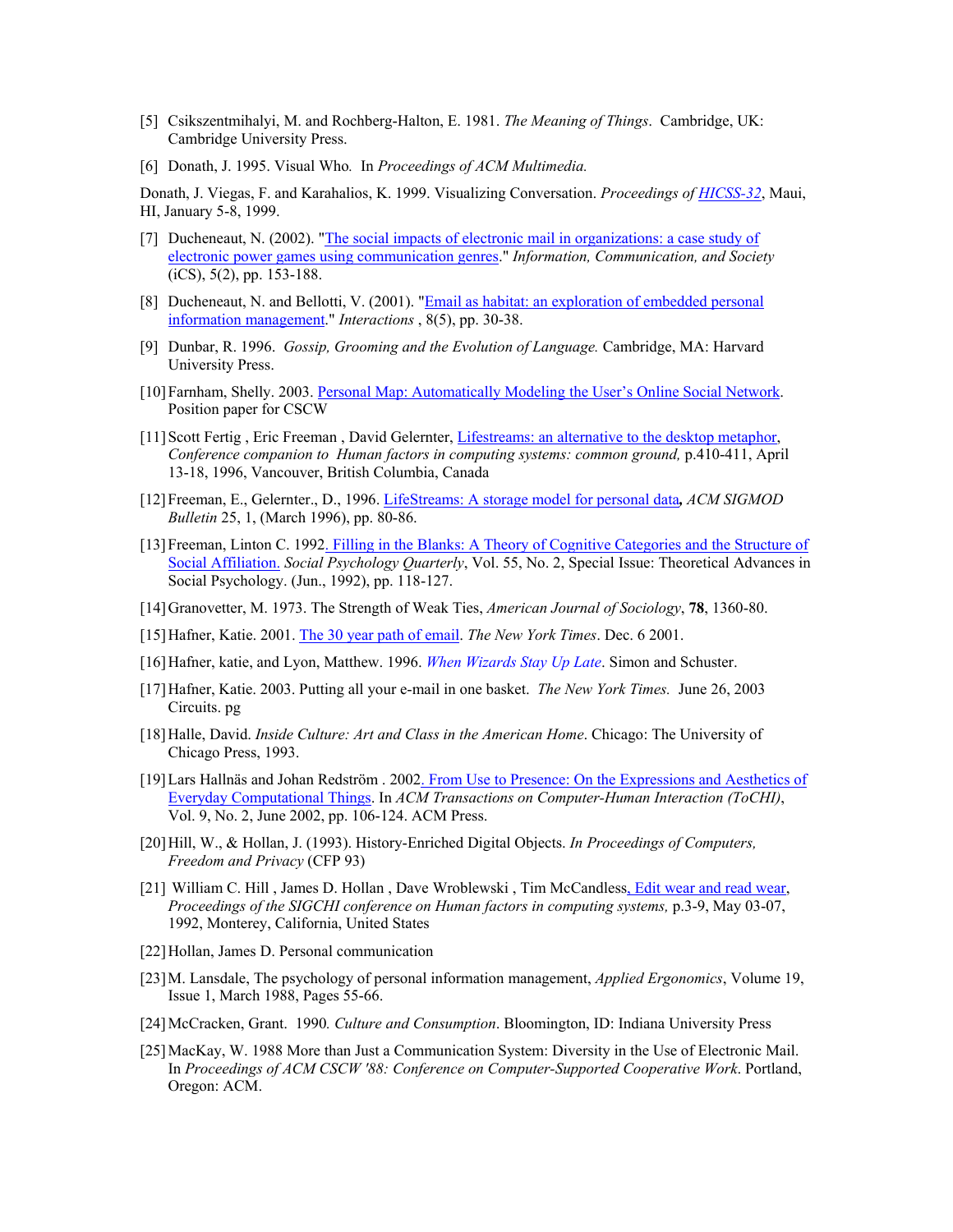- [26] Mock, Kenrick (2001). "[An Experimental Framework for Email Categorization](http://www.math.uaa.alaska.edu/~afkjm/papers/emailcat.pdf) and Management." 24th Annual ACM International Conference on Research and Development in Information Retrieval. September 9-13, 2001. New Orleans, LA.
- <span id="page-16-1"></span>[27] Panteli, Niki. 2002. Richness, power cues and email text. In *Information and Management* **40**, pp 75- 86.
- [28] Pew Internet Project. 2000. The holidays online: Emails and e-greetings outpace e-commerce. Report no. 29, Dec. 31, 2000.
- [29] Pew Internet Project. 2002. The internet goes to college. Report no. 71. Sept 15, 2002.
- [30] Quan, Dennis; Bakshi , Karun; Huynh, David; and Karger, David R. 200[3. User interfaces for](http://www.ai.mit.edu/people/dquan/interact2003-multicat.pdf)  [supporting multiple categorization.](http://www.ai.mit.edu/people/dquan/interact2003-multicat.pdf) In *Proceedings of Interact 2003*.
- [31] Reddy, Madhu C. and Paul Dourish. 2002[. A Finger on the Pulse: Temporal Rhythms and Information](ftp://ftp.ics.uci.edu/pub/jpd/papers/2002/cscw02-rhythms.pdf)  [Seeking in Medical Work](ftp://ftp.ics.uci.edu/pub/jpd/papers/2002/cscw02-rhythms.pdf). In *Proceedings of the ACM Conference on Computer-Supported Cooperative Work CSCW 2002* (New Orleans, LO). New York: ACM.
- [32] Roberts, W. (1989). [Affiliation Structures in Groups of Young Children: A Computer Simulation](http://www.cariboo.bc.ca/ae/psych/roberts/simulate.pdf) . *Developmental Psychology*, 25, 805-811.
- <span id="page-16-5"></span>[33] Warren Sack, ["Discourse Diagrams: Interface Design for Very Large Scale Conversations](http://www.sims.berkeley.edu/~sack/Pubs/sack-hicss00.doc)" in the *Proceedings of the Hawaii International Conference on System Sciences, Persistent Conversations Track* (Maui, HI: IEEE Computer Society, January 2000).
- <span id="page-16-10"></span>[34] Shneiderman, B. (1994). *Dynamic queries for visual information seeking*. IEEE Software, 11, (6), 70- 77.
- <span id="page-16-6"></span>[35] Spertus, E. Smokey: Automatic Recognition of Hostile Messages. *Proceedings of the 14th National Conference on AI and the 9th Conference on Innovative Applications of AI*, pp. 1058-1065, Providence, Rhode Island, 1997.
- <span id="page-16-7"></span>[36] Tyler, Joshua R. , Dennis M. Wilkinson and Bernardo A. Huberman . nd. ["Email as Spectroscopy:](http://www.hpl.hp.com/shl/papers/email/index.html)  [Automated Discovery of Community Structure within Organizations"](http://www.hpl.hp.com/shl/papers/email/index.html)
- <span id="page-16-0"></span>[37] Tyler, Joshua R. and Tang, John C. nd. When can I expect an email response? A study of rhythms in [email usage.](http://www.hpl.hp.com/shl/papers/rhythms/index.html)
- [38] Venolia, Gina and Neustaedter, Carman. 2003. [Understanding sequence and reply relationships within](ftp://ftp.research.microsoft.com/pub/tr/tr-2002-102.pdf)  [email conversations: A mixed-model visualization.](ftp://ftp.research.microsoft.com/pub/tr/tr-2002-102.pdf) Microsoft Research Technical Report MSR-TR-2002-102.
- <span id="page-16-9"></span>[39] Viegas, F., Boyd, D., Nguyen, D., Potter, J. and Donath, J. 2004. Digital Artifacts for Remembering and Storytelling: PostHistory and Social Network Fragments. To appear in *HICSS 2004*.
- [40] Watts, Duncan. 2003. *Six Degrees.* New York: W.W. Norton.
- <span id="page-16-2"></span>[41] Whittaker, S., Jones, Q., and Terveen, L. (in press). [Contact Management: Identifying Contacts to](http://www.research.att.com/~stevew/ContactManagement-CSCW02.pdf)  [Support Long Term Communication.](http://www.research.att.com/~stevew/ContactManagement-CSCW02.pdf) To appear *in Proceedings of Conference on Computer Supported Cooperative Work.* New York: ACM Press.
- <span id="page-16-3"></span>[42] Whittaker, S., Jones, Q., and Terveen, L. (2002). [Managing Long Term Conversations: Conversation](http://www.research.att.com/~stevew/HICCS-final.pdf)  [and Contact Management.](http://www.research.att.com/~stevew/HICCS-final.pdf) In *HICSS 2002.*
- <span id="page-16-4"></span>[43] Whittaker, S. and Sidner, C. (1996). [Email overload: exploring personal information management of](http://www.research.att.com/~stevew/emlch96.pdf)  [email.](http://www.research.att.com/~stevew/emlch96.pdf) In Proceedings of CHI'96 Conference on Computer Human Interaction, NY: ACM Press, 276-2
- [44]Yates, J., Wanda J. Orlikowski, and Kazuo Okamura. *[Explicit and Implicit Structuring of Genres:](http://ccs.mit.edu/ebb/pub/genres.html)  [Electronic Communication in a Japanese R&D Organization](http://ccs.mit.edu/ebb/pub/genres.html)* , Working Paper Number: 3809, April 1, 1995; *Administrative Science Quarterly,* 39, 4, pp541-574, December 1994
- <span id="page-16-8"></span>[45] Yiu, Kelvin S., Baecker, Ronald; Silver, Nancy, and Long, Byron. 1997. A Time-based interface for [electronic mail and task management.](http://www.dgp.toronto.edu/people/RMB/papers/p11.pdf) In *Design of Computing Systmes: Proceedings of HCI International '97*. Vol. 2. Elsevier, 19-22.